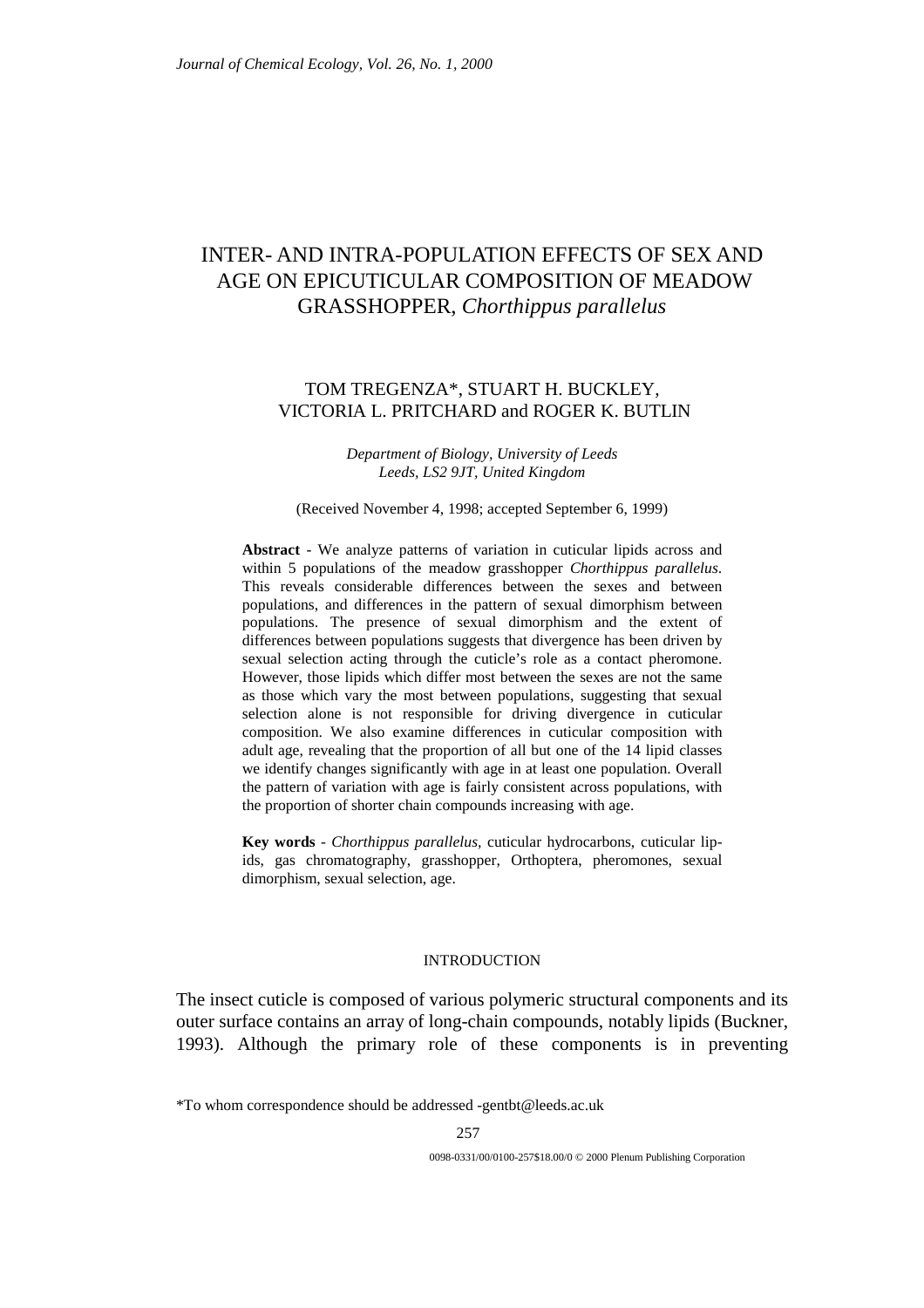desiccation, in many species they are also used for chemical signalling. Interest in this communication channel has led to much research on cuticular composition and has opened the door to the use of cuticular lipids as tools for taxonomy and for examination of divergence between populations (see Howard, 1993; Buckley et al., 1997). Many insect species are sexually dimorphic for cuticular composition (see Blomquist et al., 1993). However, relatively little attention has been paid to inter-population differences in the pattern of sexual dimorphism. Such variation has been found in *Drosophila melanogaster*, where the identity of the major cuticular hydrocarbon varies with population in females but not in males (Ferveur et al., 1996).

A second important aspect of cuticular composition which has received even less attention is how it changes with age. Differences between the cuticular hydrocarbons of subadult and adult stages have been studied in several insect orders including the Diptera (Goodrich, 1972), Coleoptera (Baker et al*.*, 1979a, b), and Lepidoptera (de Renobales and Blomquist, 1983). However, the effect of age on cuticular composition in adults has been studied in only a few insects, mainly dipterans. Within the Orthoptera, to which our study animal belongs, the only species in which the effect of age has been studied are members of the *Schistocerca americana* complex (Grunshaw et al., 1990). A study of fifth instar larvae, sexually immature adults and mature adults showed that it was necessary to use mature adults to distinguish between five species (adults have an initial period when they will not mate). In *Schistocerca shoshone* there were significant differences in the blend of several *n*-alkanes between immature and mature adults, and mature individuals had a higher proportion of long chain components (Chapman et al., 1995). Although most studies investigating the effect of age on cuticular composition have identified changes, they are not ubiquitous. No age or sex differences were found in the adult cuticular hydrocarbons of two sibling Coleopteran species: *Diabrotica longicornis* and *D. barberi* (Golden et al*.*, 1992) (although the blend of cuticular hydrocarbons does differ before and after the teneral stage).

*Cuticular composition in* Chorthippus parallelus. *Chorthippus parallelus*, the meadow grasshopper, inhabits grassland throughout Europe, where it is amongst the most common of the Orthoptera. It has become an important model system in the understanding of hybrid zones through study of a zone of contact between two divergent subspecies in the Pyrenees in southern France (Butlin & Hewitt, 1985a,b). The finding that assortative mating between subspecies is not abolished by preventing males from singing (Ritchie, 1990) has led to investigation of the possibility that an additional signalling channel in the form of contact pheromones is being exploited by this species (Buckley, 1998; Butlin, 1998). This in turn has led to examination of the chemical composition of the cuticle.

Neems and Butlin (1994) have shown that males and females of *C. paral-*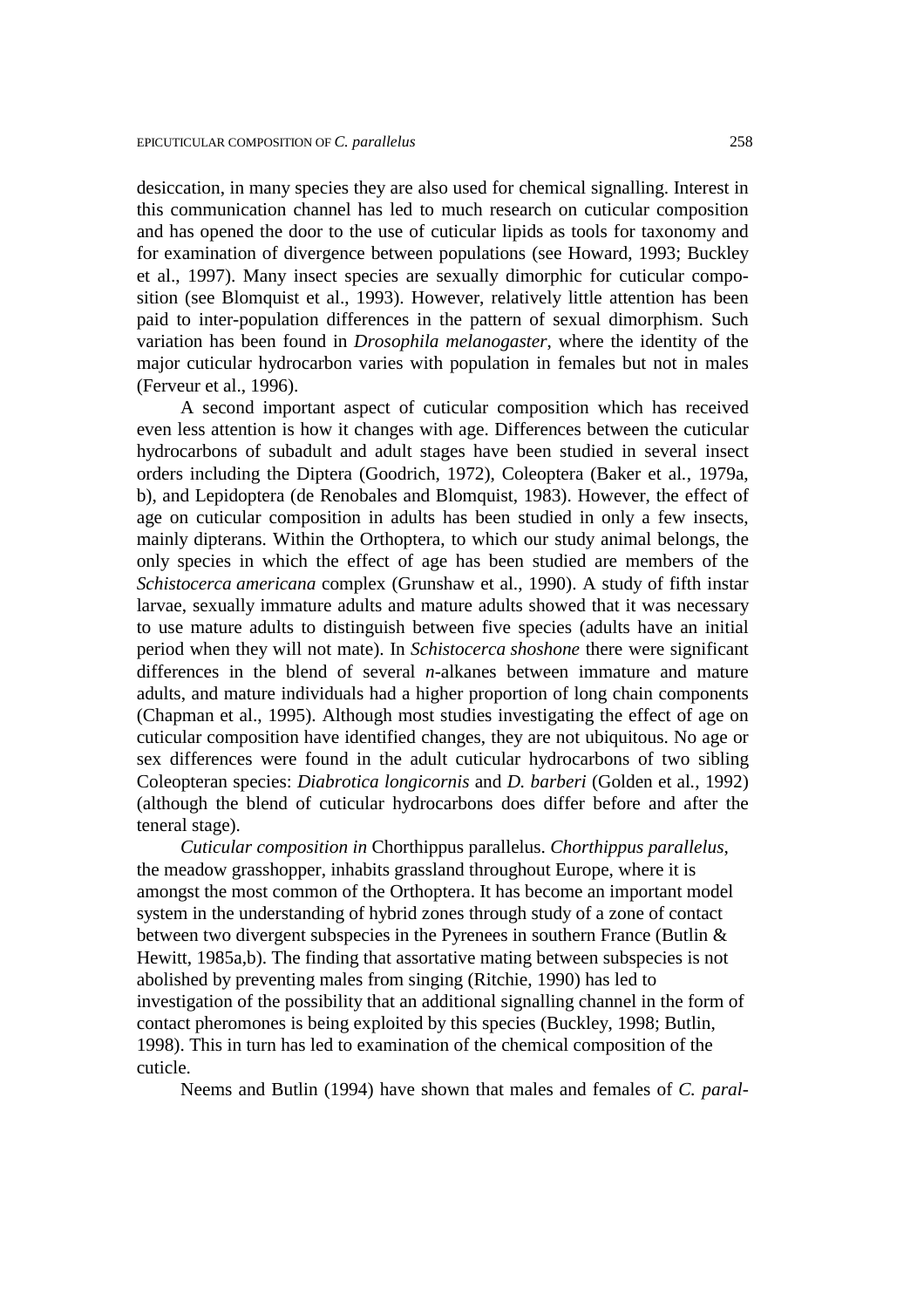*lelus* differ in epicuticular composition, as expected if the epicuticle has a signalling function. However, it is not clear whether the pattern of sexual dimorphism found in their sites in the Pyrenees is typical for the species as a whole. As well as varying between the sexes, cuticular composition varies between populations across the hybrid zone (Neems and Butlin, 1994, 1995; Buckley, 1998), and between populations from around Europe (Butlin and Tregenza, 1998; Tregenza et al. submitted (a)), suggesting that the pattern of sexual dimorphism might also be subject to geographic variation. Such variation would open the way for future studies examining variation in sexual dimorphism between populations providing insights into the factors associated with signal character divergence, which ultimately will drive speciation.

Understanding the effect of age on cuticular composition in *C. parallelus* is important for a number of reasons. It allows possible confounding effects of age to be taken into account in studies of cuticular composition in this species. Additionally, identification of those compounds that change with age may allow future cross-species comparisons to investigate the role of particular cuticular compounds. For instance, if the same compound changes its representation in the cuticle with age in one species but not another, it may suggest different roles for the chemical in different species. Finally, if changes with age are sufficiently predictable, it may be possible to use cuticular composition to estimate the age of grasshoppers caught in the field.

Our aims were not to identify the particular compounds measured in our analyses, but rather to use quantitative analyses of gas chromatography profiles to compare individuals of different, sex, age and population. It would be useful for future work to know precisely which compound(s) each peak represents but this is not essential for examining the pattern of variation in cuticular composition. Little is known about the ecological roles of specific cuticular components identified in other Orthoptera. At present, identification of individual components would not appreciably improve our ability to interpret the biological significance of population and sex differences in cuticular composition.

#### METHODS AND MATERIALS

Adult grasshoppers were collected from locations in France, Germany and Spain (see below). They were returned to the laboratory and allowed to lay eggs in wet sand. Egg pods were placed in a cold room at  $4^{\circ}$ C and after a minimum 4-month winter diapause were removed and reared as described in Kelly-Stebbins & Hewitt (1972) but with *Dactylis glomerata* as a food plant. All individuals were reared under identical conditions, ruling out the possibility that differences in cuticular composition might result from differences in diet or other environmental effects. Males reached sexual maturity at around 2 days after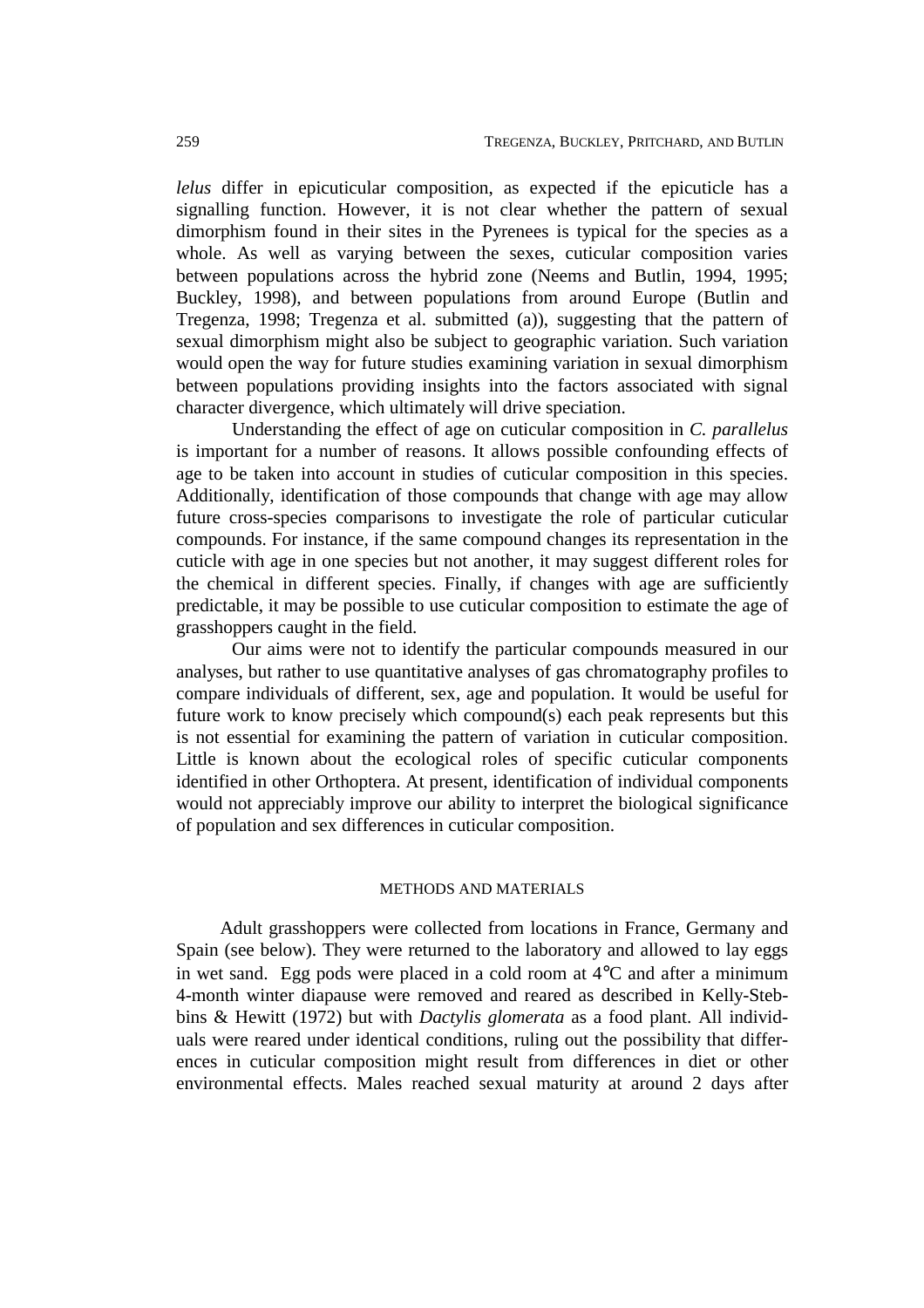becoming adult, and females at 3 days. All grasshopper ages are given as days since reaching adulthood. Individuals were sampled with approximately even frequency over the age range 0-35 days old with fewer individuals in the range 35-55 days old. It is difficult to estimate how long adult grasshoppers live in the wild, however, in lowland areas there are typically several weeks at the end of the summer during which only adults can be found (pers. obs.), indicating that adults can survive for similar lengths of time in the wild as they do in captivity. Females lay multiple egg pods, and members of both sexes will readily re-mate throughout their lifetime in the laboratory.

Populations are numbered as in Butlin and Tregenza (1998) where locations are shown on a map of Europe. Populations 1 (44°21'N, 2°3'E) and 2 (45°11'N, 2°13'E) are both from sites in the Massif Central in Southern Central France, 92 km apart, near the villages of Villefranche and Tourniac respectively. Population 3 (48°43'N, 3°59'W) is from Brittany on the Northern French Coast near the town of Roscoff. Population 5 (42°50'N, 4° 29'W) is from Northern Spain 250 km to the west of a hybrid zone between the subspecies occupying the Iberian peninsula (*C. p. erythropus*) and the subspecies found in the rest of Europe (*C. p. parallelus*). Population 6 (49° 42'N, 10°48'E) is from a site near the city of Erlangen in Southern Germany. There are substantial differences between populations in terms of non-coding nuclear DNA (Cooper et al. 1997), mitochondrial DNA (Lunt et al., 1998), mate preference (Tregenza et al., submitted (a)), and male calling song and morphology of both sexes (Butlin and Tregenza, 1998; Tregenza et al., submitted (b)).

Individuals were kept in cylindrical plastic mesh cages,  $25 \text{cm} \times 9 \text{cm}$  with 0-4 other members of their own sex and population. Grasshoppers were never directly handled, and were moved using aspiration by mouth to avoid contamination of the cuticle. At varying ages, individuals were killed by freezing at -20°C. A hind femur was removed from each individual and stored separately in a gelatine capsule over silica gel at  $-20^{\circ}$ C.

Cuticular hydrocarbons were extracted and analysed using the method of Neems and Butlin (1995). A single leg was immersed for 5 minutes in 500 µl of *n-*hexane (spectrophotometric grade, Aldrich Chemical Company, Gillingham, England). A 2 µl sample of the hydrocarbon extract was then injected into a Varian 3400 gas chromatograph, fitted with a 15 m x 0.32 mm DB1 (Durabond) capillary column with a 0.1 µm film thickness (J &W Scientific, 91 Blue Ravine Road, Folsom, CA 95630-4714, USA) and a flame ionisation detector. Helium was used as a carrier gas at a flow rate of 5 ml/min.

Analysis of the extract was carried out using a column temperature profile which began at 75°C rising immediately after injection to 220°C at a rate of 25°C/min. The temperature then rose to 260°C at a rate of 15°C/min before being held at 300<sup>o</sup>C for 10 minutes making a total run time of 26.45 minutes. The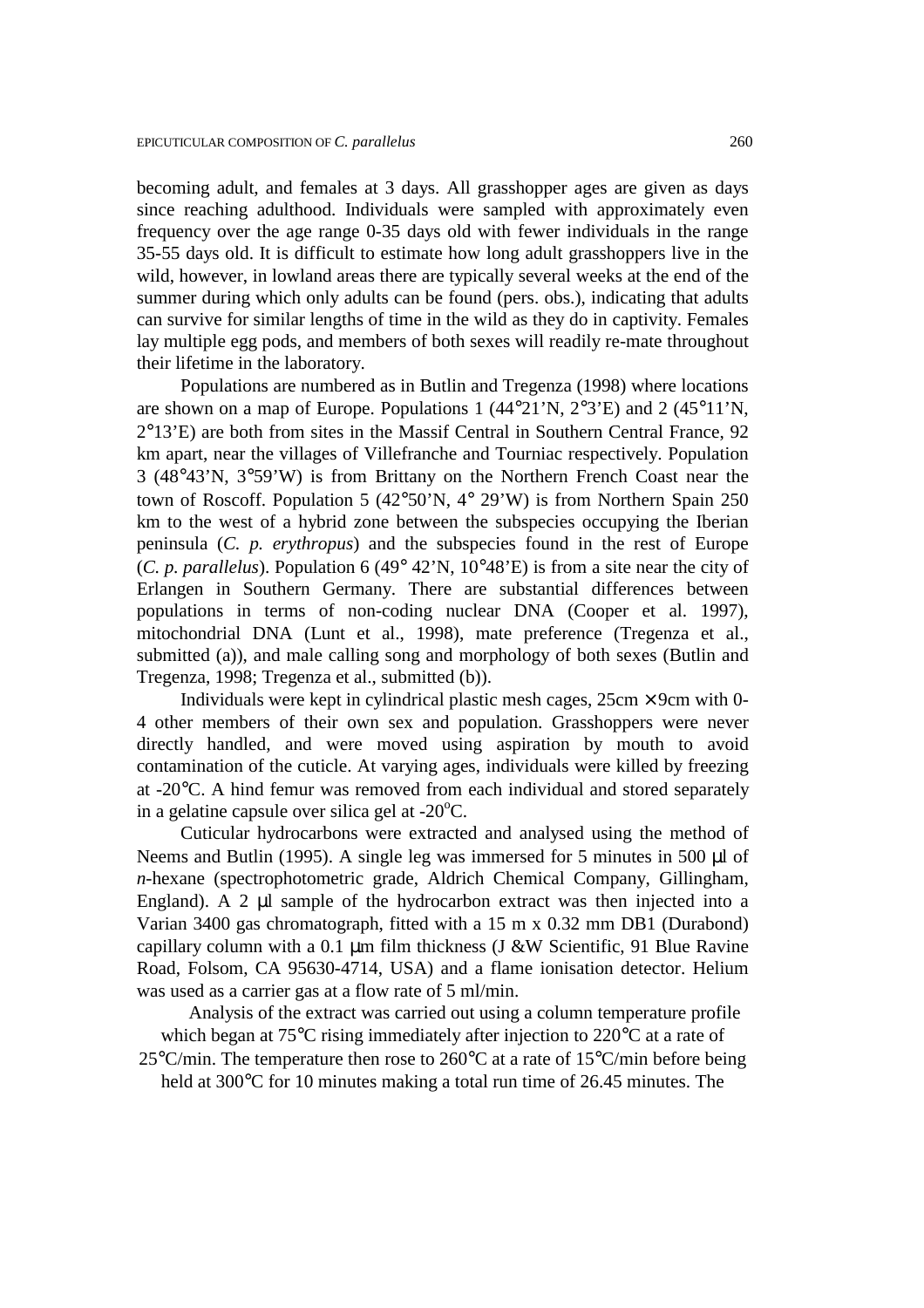

FIG. 1. A typical gas chromatograph trace from a 20 day old male *C. parallelus.* Letters are peak classifications used in analyses. C15 was added to the sample solvent as a standard but was not used in subsequent analyses.

injector also began at 75°C and rose immediately after the sample was introduced to 300°C.

Fourteen peaks were identified (labelled A-N), each of which occurred in >55% of individuals sampled (see Figure 1). All sampled individuals were used in statistical analyses. Varian Star Integrator software was used to calculate the retention time and total area of each peak for subsequent analysis.

## RESULTS

*Sex and Cuticular Composition.* We carried out an initial analysis on the population 1, from southern France, for which we had the greatest sample size (*N*  $= 140$ ). A MANOVA of sex versus peak area for the 14 peaks reveals that there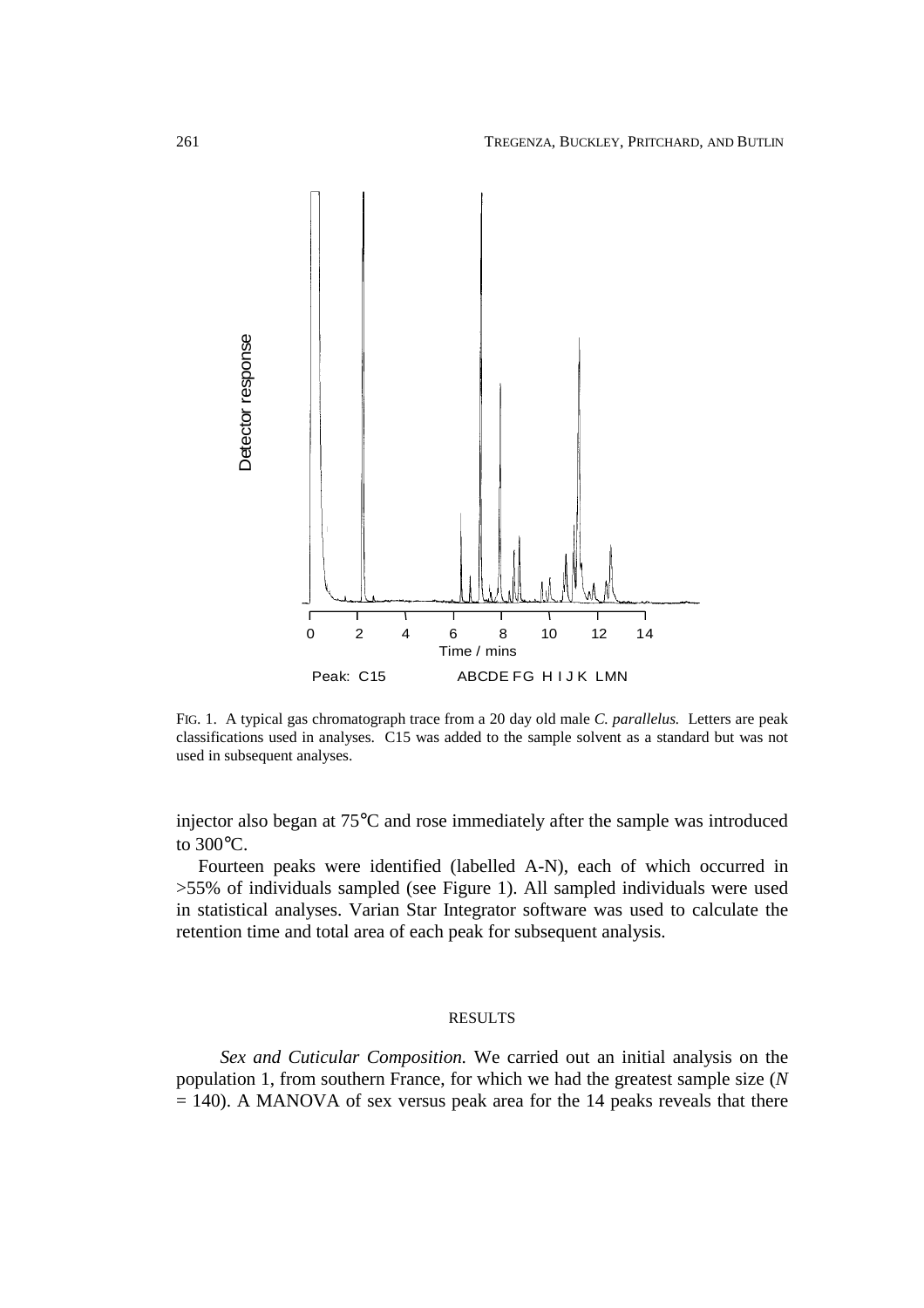are significant differences between the sexes in the amounts of the various lipids represented by the peaks  $F_{14,126} = 8.18$ , *P*<0.0005. Furthermore, there are significant differences between the sexes in the total amount of hydrocarbons extracted from the cuticle (measured as mean total peak area)  $(t = 2.879, df = 139,$  $P = 0.0046$ ; mean total peak area for males ( $\pm$  SE) = 35200  $\pm$  2750, for females =  $25600 \pm 1810$ . However, using untransformed peak areas is not the most sensitive way to analyse this data set, since there is some unavoidable experimental error due to variation in total sample quantities injected into the GC. Although this will not produce spurious results in the analyses above since the order of chemical analysis of individuals relative to sex and population was random, it does add noise to the data. Subsequent analyses control for total injection quantity by expressing each peak as the log(proportion of area of all peaks). For multivariate analyses using all peaks, log contrasts are employed (Aitchison 1986); each peak is divided by the area of peak K (the mean largest peak) which is then excluded from the analysis, thereby avoiding inflating degrees of freedom (since the sum of all simple peak proportions must be unity, there are only 13 independent proportions when there are 14 peaks). A MANOVA of sex versus log contrasts of the 14 peaks confirms the significant difference between the sexes:  $F_{13,127} = 11.443$ ,  $P < 0.0001$ .

There are two approaches to determining which peaks best separate the two sexes. The first is to perform univariate tests for differences in the mean values of each peak between males and females. The results of univariate ANOVA's of sex versus log peak proportions for all populations are given in Table 2, indicating which peaks differ more between the sexes than within the sexes. A second approach is to use discriminant function analysis to determine which peaks are most important in creating a function (a mathematical relationship between the peaks), which distinguishes between the sexes. Discriminant analyses produce a number of indications of the importance of each variable to discriminating between groups. One of the most useful of these for evaluating predictor variables is the '*F* to remove' value, which reflects the reduction in predictive power that would result if a variable were removed from the discriminant equation (Tabachnick and Fidell 1989). Table 3 gives *F* to remove values for each peak from separate discriminant analyses of each population, indicating which peaks are most useful in determining the sex of an individual from a particular population.

The two statistical approaches do not give the same results since the discriminant analysis indicates the unique contribution each peak makes to the separation between the two groups, whilst the univariate analysis treats each peak in isolation. If two different peaks are highly correlated with one another within individuals they will individually be less useful in distinguishing between sexes using a discriminant analysis approach, but their lack of independence will not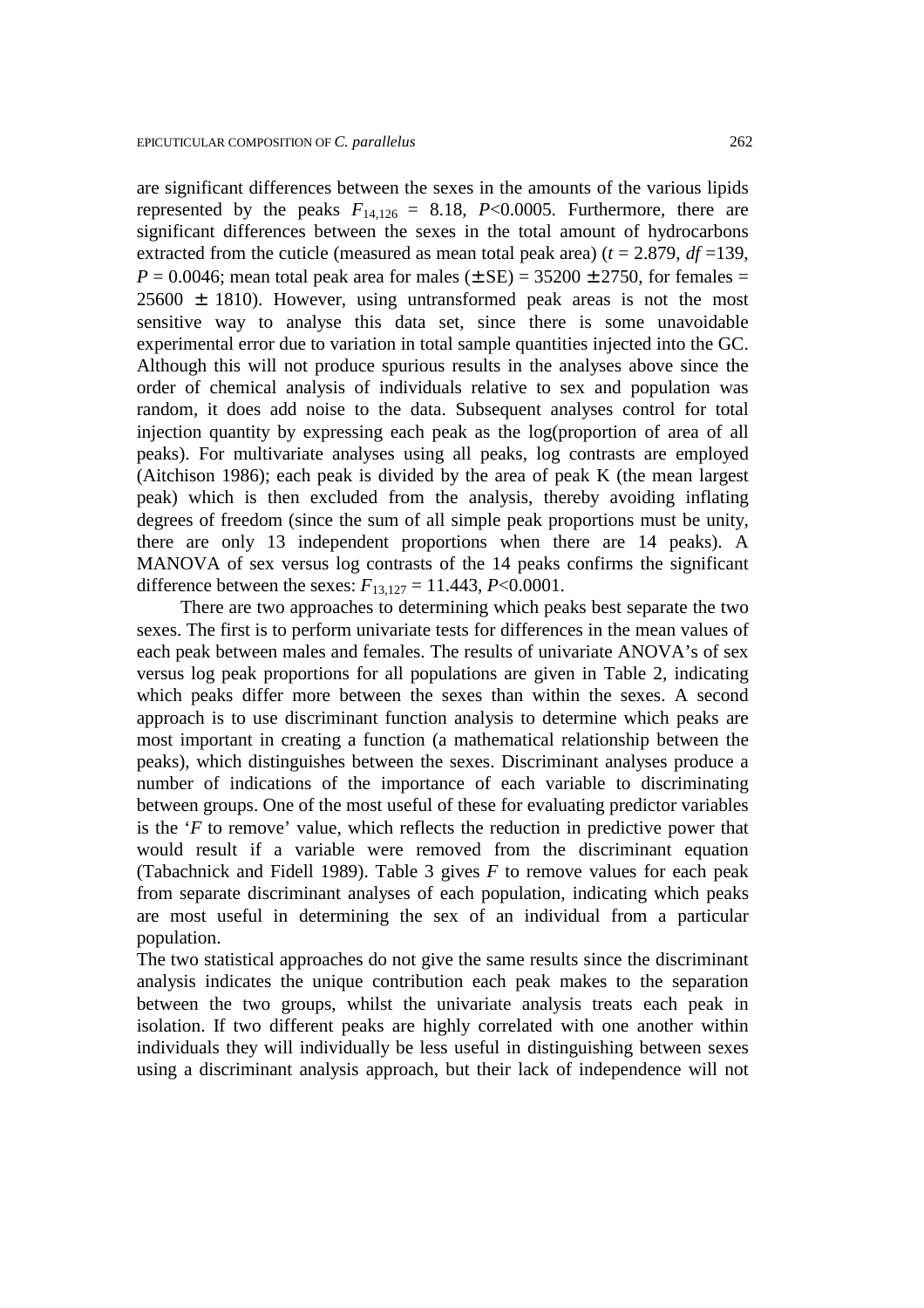|              | Percentage of total peak area |              |              |              |            |              |            |              |            |              |
|--------------|-------------------------------|--------------|--------------|--------------|------------|--------------|------------|--------------|------------|--------------|
| Population   |                               |              | $\mathbf{2}$ |              | 3          |              | 5          |              | 6          |              |
| Sex<br>Peak  | Male<br>72                    | Female<br>69 | Male<br>36   | Female<br>51 | Male<br>48 | Female<br>49 | Male<br>53 | Female<br>67 | Male<br>72 | Female<br>48 |
| A            | 3.4%                          | 3.6%         | 4.6%         | 4.2%         | 5.4%       | 2.8%         | 4.0%       | 3.5%         | 5.5%       | 3.0%         |
| $\, {\bf B}$ | 0.7%                          | 0.7%         | 0.9%         | 0.9%         | 1.0%       | 0.7%         | 0.8%       | 0.5%         | 0.9%       | 0.7%         |
| C            | 14.6%                         | 12.5%        | 16.5%        | 20.0%        | 22.5%      | 19.1%        | 14.8%      | 13.8%        | 20.5%      | 15.8%        |
| D            | 0.7%                          | 0.9%         | 0.9%         | 1.0%         | 1.2%       | 1.2%         | 1.1%       | 0.8%         | 1.1%       | 1.3%         |
| E            | 8.9%                          | 12.8%        | 8.1%         | 11.6%        | 8.1%       | 12.6%        | 7.8%       | 8.7%         | 8.2%       | 12.6%        |
| $\mathbf F$  | 2.8%                          | 2.0%         | 2.3%         | 1.7%         | 1.1%       | 2.2%         | 1.9%       | 1.5%         | 0.9%       | 1.4%         |
| G            | 2.9%                          | 4.6%         | 2.5%         | 4.1%         | 2.5%       | 4.2%         | 2.5%       | 2.6%         | 2.2%       | 3.8%         |
| H            | 2.2%                          | 3.1%         | 3.2%         | 3.0%         | 3.0%       | 3.5%         | 2.8%       | 3.2%         | 4.6%       | 4.9%         |
|              | 3.5%                          | 4.4%         | 3.5%         | 2.1%         | 2.7%       | 1.9%         | 2.4%       | 2.8%         | 3.4%       | 2.3%         |
|              | 7.8%                          | 4.2%         | 7.3%         | 5.2%         | 8.7%       | 5.8%         | 9.3%       | 6.2%         | 8.9%       | 6.2%         |
| K            | 37.7%                         | 35.6%        | 35.5%        | 32.3%        | 31.8%      | 33.7%        | 35.4%      | 39.2%        | 31.9%      | 35.4%        |
| L            | 2.8%                          | 2.6%         | 2.8%         | 2.5%         | 2.6%       | 2.4%         | 2.9%       | 3.1%         | 2.8%       | 2.4%         |
| M            | 2.5%                          | 2.5%         | 2.4%         | 2.5%         | 2.2%       | 2.2%         | 3.8%       | 3.3%         | 2.0%       | 2.4%         |
| N            | 9.5%                          | 10.4%        | 9.5%         | 8.9%         | 7.3%       | 7.5%         | 10.6%      | 10.8%        | 7.2%       | 7.8%         |

TABLE 1. PERCENTAGE OF TOTAL PEAK AREAS FOR EACH PEAK ACROSS BOTH SEXES IN ALL POPULATIONS.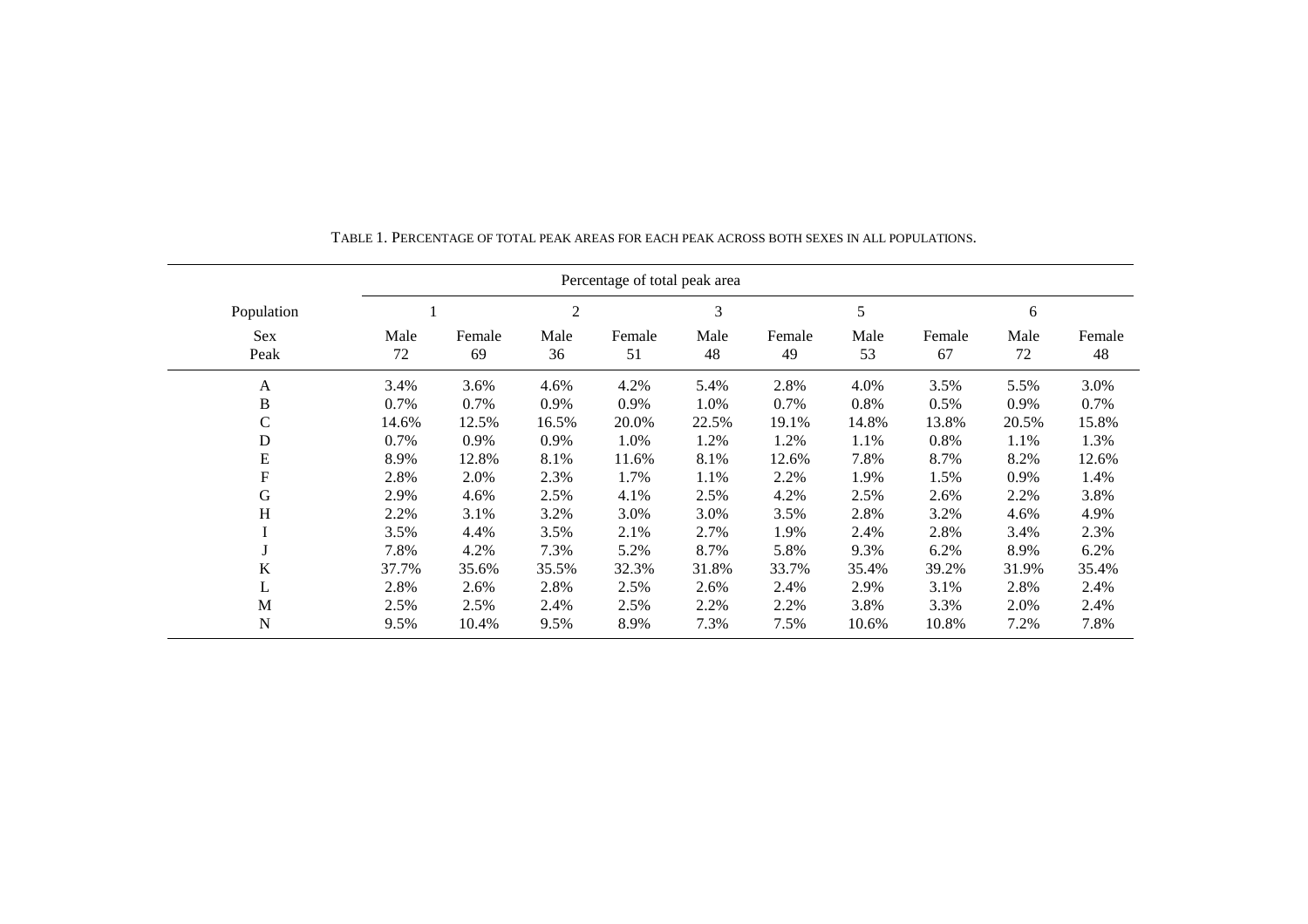| Population   |             | 2           | 3           | 5           | 6           | All <sup>a</sup> |
|--------------|-------------|-------------|-------------|-------------|-------------|------------------|
| Peak         | 141         | 87          | 97          | 120         | 121         | 566              |
| A            | 1.74        | 0.90        | $34.07^{b}$ | 2.30        | $37.56^{b}$ | $41.15^{b}$      |
| B            | 0.39        | 0.44        | $13.17^{b}$ | $20.02^{b}$ | $12.06^{b}$ | $27.52^{b}$      |
| $\mathsf{C}$ | $8.86^b$    | 0.61        | 6.21        | 0.02        | $19.05^{b}$ | $13.91^{b}$      |
| D            | 5.39        | 3.18        | 0.02        | $8.47^{b}$  | 4.45        | 1.70             |
| ${\bf E}$    | $30.03^{b}$ | $12.01^{b}$ | $74.07^{b}$ | 1.92        | $79.86^{b}$ | $98.60^{b}$      |
| $\mathbf F$  | 2.48        | 0.49        | 6.82        | 0.91        | $13.64^{b}$ | $16.60^{b}$      |
| G            | $43.10^{b}$ | $33.75^{b}$ | $63.59^{b}$ | 1.46        | $59.01^{b}$ | $142.19^{b}$     |
| $H_{\rm}$    | 3.60        | 1.00        | 4.47        | 2.20        | 1.78        | $8.74^{b}$       |
| I            | 4.57        | $22.23^{b}$ | 2.07        | 1.12        | 10.90       | $8.04^{b}$       |
| J            | $59.62^{b}$ | $11.28^{b}$ | $32.08^{b}$ | $31.92^{b}$ | $36.53^{b}$ | $141.00^{b}$     |
| K            | 3.55        | 4.17        | 0.83        | $10.24^{b}$ | 6.58        | 0.59             |
| L            | 1.28        | 1.26        | 2.30        | 0.86        | 3.76        | 3.27             |
| M            | 0.09        | 0.42        | 0.01        | 3.09        | $9.09^{b}$  | 2.50             |
| $\mathbf N$  | 5.30        | 2.39        | 0.02        | 0.13        | 2.24        | 3.93             |

TABLE 2. F VALUES FROM UNIVARIATE ANOVA'S FOR DIFFERENCES BETWEEN THE SEXES IN EACH INDIVIDUAL PEAK AS A PROPORTION OF ALL 14 PEAKS.

 ${}^{a}F$  values from a single ANOVA combining all populations.

<sup>*b*</sup> Peaks differ significantly between the sexes at the Bonferroni adjusted minimum  $P = 0.0036$ (adjusted from  $P = 0.05$ ).

affect the univariate difference in each peak between the sexes. The opposite of this effect can be seen in those peaks which do not appear to differ using univariate analyses but which nevertheless contribute to the discriminant function separating the sexes. This type of difference is possible if two peaks are related to one another in different ways in the two sexes, and there is higher variance within these peaks than there is in the relationship between them. If two peaks are positively correlated in males and negatively correlated in females, individually they may not appear to differ between the two, but together they provide a powerful tool for distinguishing between the sexes.

The compounds which can be used to discriminate between males and females are equally variable in both sexes: jack-knife reallocation (which uses the discriminant function to determine the sex of each individual in turn) correctly classified a mean of 82% of both sexes across the 5 populations (Table 4). This indicates that for components which differ between the sexes, it is not the case that individuals of one sex are very similar whilst the other sex has considerable variation. A discriminant analysis by sex using all the populations together produces a function which is less reliable than the mean from analyses of the populations separately ('All' column, Table 4) despite the data set being much larger, indicating that there are differences between populations in the pattern of sexual dimorphism.

Population and cuticular composition. A MANOVA of population and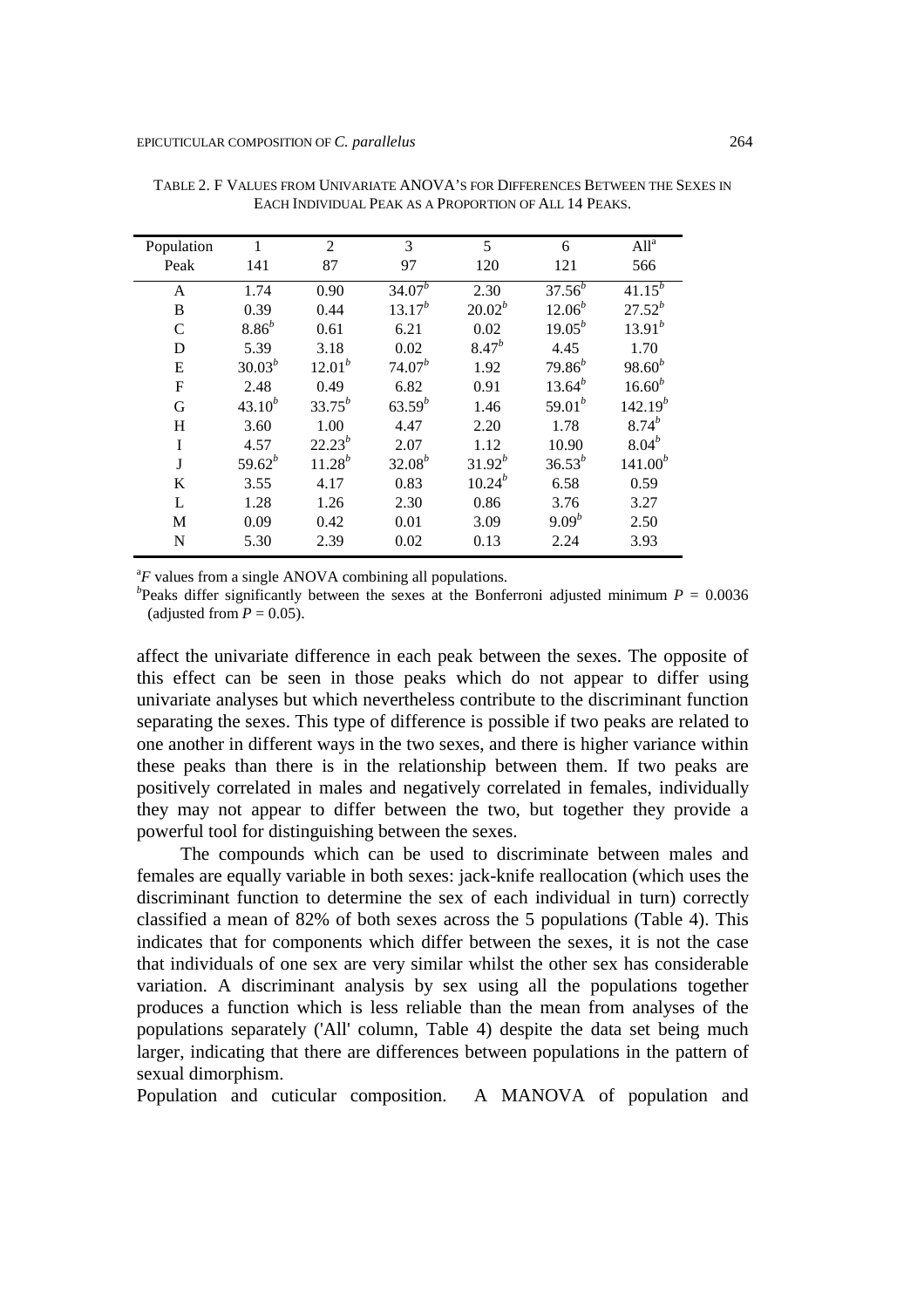| Population    |             | $\overline{2}$ | 3          | 5           | 6           | All <sup>a</sup> |
|---------------|-------------|----------------|------------|-------------|-------------|------------------|
| Peak          | 141         | 87             | 97         | 120         | 121         | 566              |
| A             | 0.37        | 1.01           | 0.56       | 0.21        | 0.18        | $11.89^{b}$      |
| B             | 1.04        | 0.33           | $\theta$   | 6.47        | 0.39        | 7.43             |
| $\mathcal{C}$ | 1.89        | 5.92           | 0.27       | $8.38^{b}$  | 0.76        | $13.93^{b}$      |
| D             | 1.8         | 0.55           | 0.02       | 0.03        | 0.05        | 3.53             |
| E             | 2.24        | 2.89           | $3.78^{b}$ | 0.03        | $3.23^{b}$  | 1.48             |
| F             | 0.86        | 0.53           | 2.8        | 0.35        | 0.03        | 0.06             |
| G             | 7.6         | $19.91^{b}$    | $9.19^{b}$ | 5.78        | 2.32        | $31.73^{b}$      |
| H             | $8.16^{b}$  | 0.26           | 1.12       | 3.4         | 0.07        | 0.82             |
| I             | $13.09^{b}$ | $13.56^{b}$    | $\theta$   | 3.35        | 0.96        | 6.66             |
| $\mathbf{J}$  | $48.19^{b}$ | $17.2^{b}$     | $6.79^{b}$ | $20.45^{b}$ | $10.91^{b}$ | $111.76^{b}$     |
| K             | 8.36        | $11.29^{b}$    | 0.4        | 3.46        | 8.7         | $20.34^{b}$      |
| L             | 0.27        | 5.91           | 0.69       | $8.54^{b}$  | 0.84        | 1.23             |
| M             | 1.59        | $\Omega$       | 0.35       | 1.41        | $10.32^{b}$ | 4.30             |
| N             | 1.23        | 3.84           | 0.11       | 0.69        | 0.16        | 1.58             |

TABLE 3. '*F* TO REMOVE' VALUE FOR EACH PEAK FROM DISCRIMINANT FUNCTION ANALYSES BY SEX OF EACH POPULATION.

<sup>a</sup>F values from a single ANOVA combining all populations.

<sup>*b*</sup> Peaks differ significantly between the sexes at the Bonferroni adjusted minimum  $P = 0.0036$ (adjusted from  $P = 0.05$ ).

| Population |     |     |     |     | O   | Mean <sup>b</sup> | $All^c$ |
|------------|-----|-----|-----|-----|-----|-------------------|---------|
| Percentage |     |     |     |     |     |                   |         |
| correctly  |     |     |     |     |     |                   |         |
| classified |     |     |     |     |     |                   |         |
| Male       | 92% | 83% | 90% | 65% | 79% | 82%               | 80%     |
| Female     | 88% | 75% | 84% | 74% | 91% | 83%               | 77%     |
| Total      | 90% | 78% | 87% | 69% | 86% | 82%               | 79%     |

TABLE 4. RESULTS OF JACKKNIFE REALLOCATION FROM DISCRIMINANT FUNCTION ANALYSIS*<sup>a</sup>*

<sup>a</sup>This shows the number of individuals correctly classified to their sex using GC results from the 5 different populations.

<sup>b</sup>Mean percentage correctly classified across all populations, weighted according to the number of individuals sampled in each population.

c Results from a discriminant analysis using all populations together.

sex versus log contrast peak proportions indicates that there are significant differences between populations:  $F_{52,2109} = 10.91$ ,  $P < 0.0001$ . There are also significant interactions between population and sex:  $F_{52,2109} = 2.85$ ,  $P < 0.0001$ , indicating that the pattern of differences between the sexes varies between populations. Samples from different populations had similar mean ages (ANOVA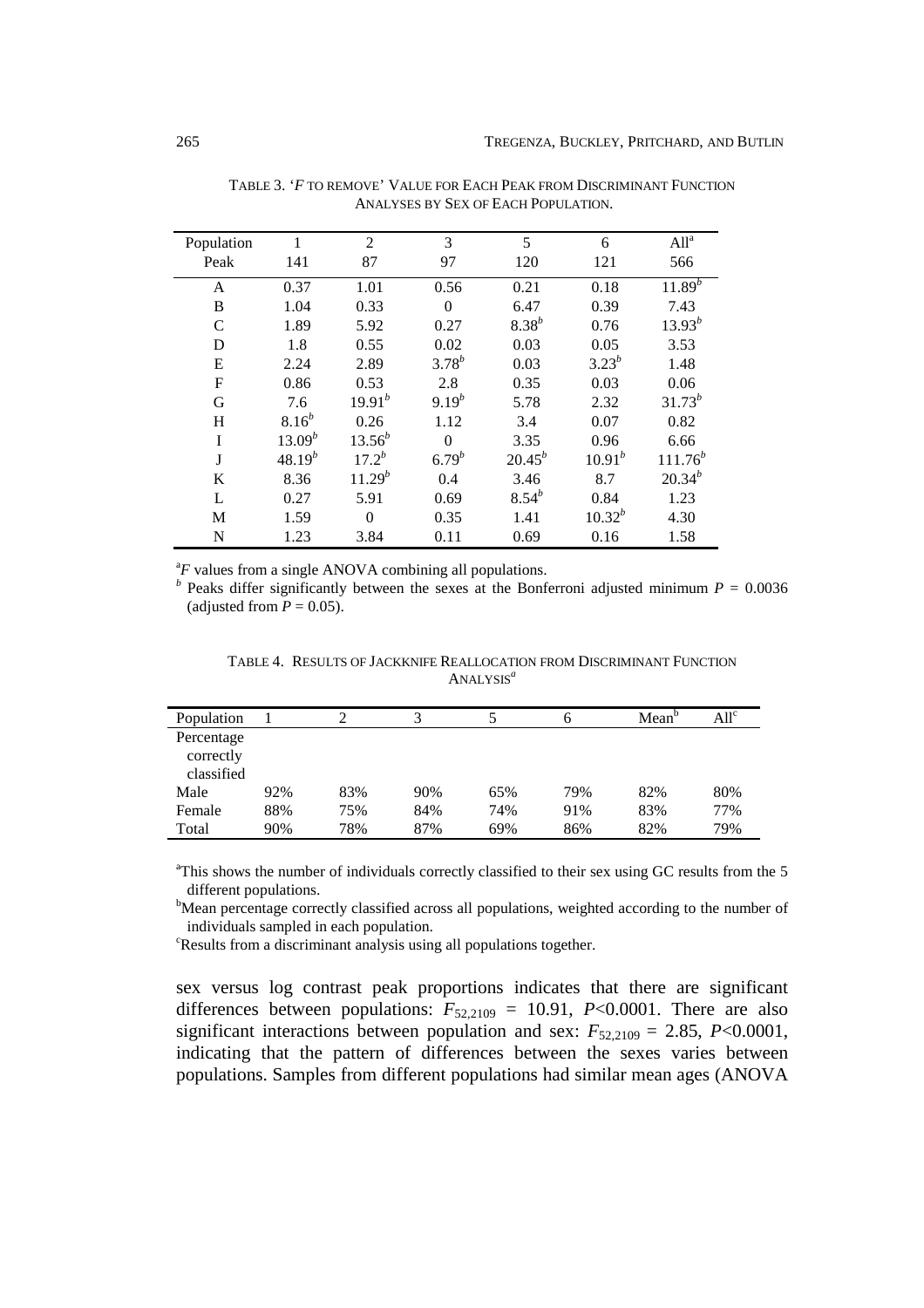|               | Male           | Female      |  |
|---------------|----------------|-------------|--|
| Peak          | 282            | 284         |  |
|               |                |             |  |
| A             | $9.39^{a}$     | 1.23        |  |
| B             | $9.80^a$       | $6.51^a$    |  |
| $\mathcal{C}$ | $13.13^{a}$    | $7.67^a$    |  |
| D             | $6.22^a$       | $5.50^a$    |  |
| ${\bf E}$     | 0.37           | $14.81^{a}$ |  |
| ${\bf F}$     | 0.87           | 0.41        |  |
| $\mathbf G$   | $3.75^a$       | $21.96^{a}$ |  |
| H             | $4.99^a$       | $5.47^a$    |  |
| I             | $8.44^{\circ}$ | $18.11^a$   |  |
| J             | $4.13^{a}$     | $9.40^a$    |  |
| $\bf K$       | $9.79^{a}$     | $6.36^{a}$  |  |
| L             | 0.45           | $5.16^{a}$  |  |
| M             | $19.22^a$      | $10.41^a$   |  |
| ${\bf N}$     | $30.84^a$      | $18.13^{a}$ |  |

TABLE 5. *F* VALUES FROM UNIVARIATE ANOVA'S FOR EACH PEAK INDEPENDENTLY.

<sup>a</sup>Differ significantly between populations at the Bonferroni adjusted minimum  $P = 0.0036$ (adjusted from  $P = 0.05$ ).

of population versus age  $F_{4,556} = 1.15$ ,  $P = 0.33$ ) and age ranges (Bartlett's chi square test for homogeneity of variances  $\chi^2 = 7.99$ ,  $df = 4$ ,  $P = 0.09$ ), indicating that differences between populations are not the result of age differences due to sampling error. To investigate whether the same peaks differ with population as differ with sex, we need to gain a picture of which peaks vary most between populations. Table 5 shows the results of univariate ANOVA's testing the significance of differences between the 5 populations in each peak. Significant F values indicate that there are differences between populations in the log(proportion) of a particular peak calculated separately for each sex. Because populations 1 and 2 come from very similar environments in southern France, we also conducted a separate MANOVA to look for differences in the pattern of sexual dimorphism between them. This reveals substantial differences, reflected in the interaction between sex and population in the MANOVA  $(F_{13, 212} = 4.341$  *P*  $< 0.0001$ ).

*Age and Cuticular Composition* Because of the clear differences between populations in cuticular composition, we initially consider only the largest population(1) in examining possible changes with age. Using population 1, and adding age as a covariate to a MANOVA of peak log contrasts reveals that cuticular lipids change with age (effect of age,  $F_{13,126} = 15.315$ ,  $P < 0.0001$ ). The nature of these changes can be investigated in more detail using univariate regressions for age versus each peak proportion, and treating the two sexes independently. This analysis is shown in Table 6, which gives the results of linear regressions of the log(proportion) of each peak against age, revealing which peaks change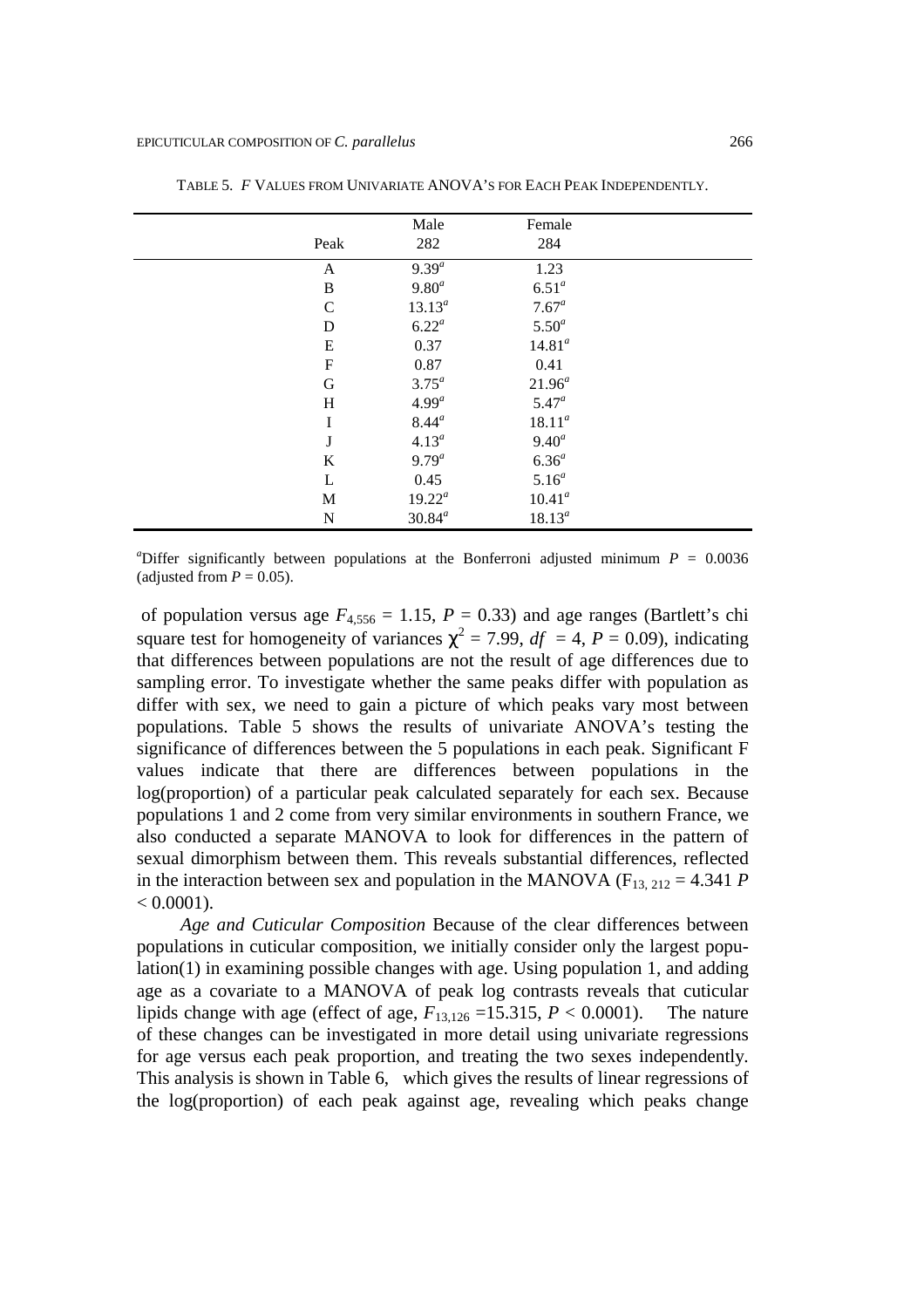| Males              |       |                  |                    | Females        |                   |                    |  |
|--------------------|-------|------------------|--------------------|----------------|-------------------|--------------------|--|
| Peak               | $r^2$ | $\boldsymbol{t}$ | slope <sup>a</sup> | r <sup>2</sup> | t                 | slope <sup>a</sup> |  |
| A                  | 0.01  | 0.67             |                    | 0.00           | 0.55              |                    |  |
| B                  | 0.07  | 2.31             |                    | 0.04           | 1.66              |                    |  |
| $\mathcal{C}$      | 0.10  | 2.76             |                    | 0.49           | 8.01 <sup>b</sup> | 0.028              |  |
| D                  | 0.01  | 1.01             |                    | 0.02           | 1.20              |                    |  |
| E                  | 0.01  | 0.82             |                    | 0.01           | 0.71              |                    |  |
| $\mathbf F$        | 0.42  | $7.04^{b}$       | $-0.036$           | 0.39           | $6.59^{b}$        | $-0.028$           |  |
| G                  | 0.15  | $3.47^{b}$       | $-0.008$           | 0.14           | $3.30^{b}$        | $-0.006$           |  |
| H                  | 0.35  | $6.14^{b}$       | $-0.022$           | 0.21           | $4.21^{b}$        | $-0.020$           |  |
| I                  | 0.41  | $6.93^{b}$       | 0.008              | 0.00           | 0.01              |                    |  |
| J                  | 0.15  | $3.53^{b}$       | 0.007              | 0.05           | 1.85              |                    |  |
| K                  | 0.02  | 1.10             |                    | 0.06           | 2.05              |                    |  |
| L                  | 0.03  | 1.54             |                    | 0.03           | 1.50              |                    |  |
| M                  | 0.16  | $3.58^{b}$       | 0.007              | 0.01           | 0.83              |                    |  |
| N                  | 0.04  | 1.78             |                    | 0.01           | 0.78              |                    |  |
| Total <sup>c</sup> | 0.58  | $9.84^{b}$       | 1728               | 0.29           | $5.29^{b}$        | 875                |  |

TABLE 6. UNIVARIATE LINEAR REGRESSIONS ON EFFECT OF AGE ON LOG(PEAK PROPORTIONS) FOR THE TWO SEXES IN POPULATION 1.

<sup>a</sup> Only the slopes of significant regressions are indicated: a positive slope indicates that the peak increases with age.

*b* Significant variation in peak log(proportion) with age, using the Bonferroni adjusted minimum *P*  $= 0.0036$  (adjusted from *P* = 0.05).

*c* Results of a regression of total peak area versus age, again for each sex independently. The slope is the average increase in total area of all peaks per day from adult eclosion.

their proportions significantly with age, and whether they tend to become more or less abundant.

The total amount of compounds available for extraction from the cuticle increased with age in both sexes, with the increase occurring more steeply in males. Various non-linear models were applied to the data, but none provided a better fit than linear. Nevertheless, linear regression can only approximate the pattern of changes in total lipids extracted and in the relative proportions of the 14 identified components. This is exemplified by the fact that the regressions of age versus total lipids extracted give -249 as the intercept at age 0 for males and 8574 as the intercept for females. Since males cannot have negative quantities of lipids at eclosion this indicates that the pattern of increase in total hydrocarbons is somewhat non-linear, and also that males may start with lower quantities of cuticular lipids than females but catch up by around 20 days of age.

Regardless of the exact shape of changes in cuticular composition with age, it is clear from Table 6 that there are large differences between peaks in how they vary with age. There is a broadly similar pattern in peak variation in both sexes, with the proportion of peaks F, G, and H decreasing with age and peak C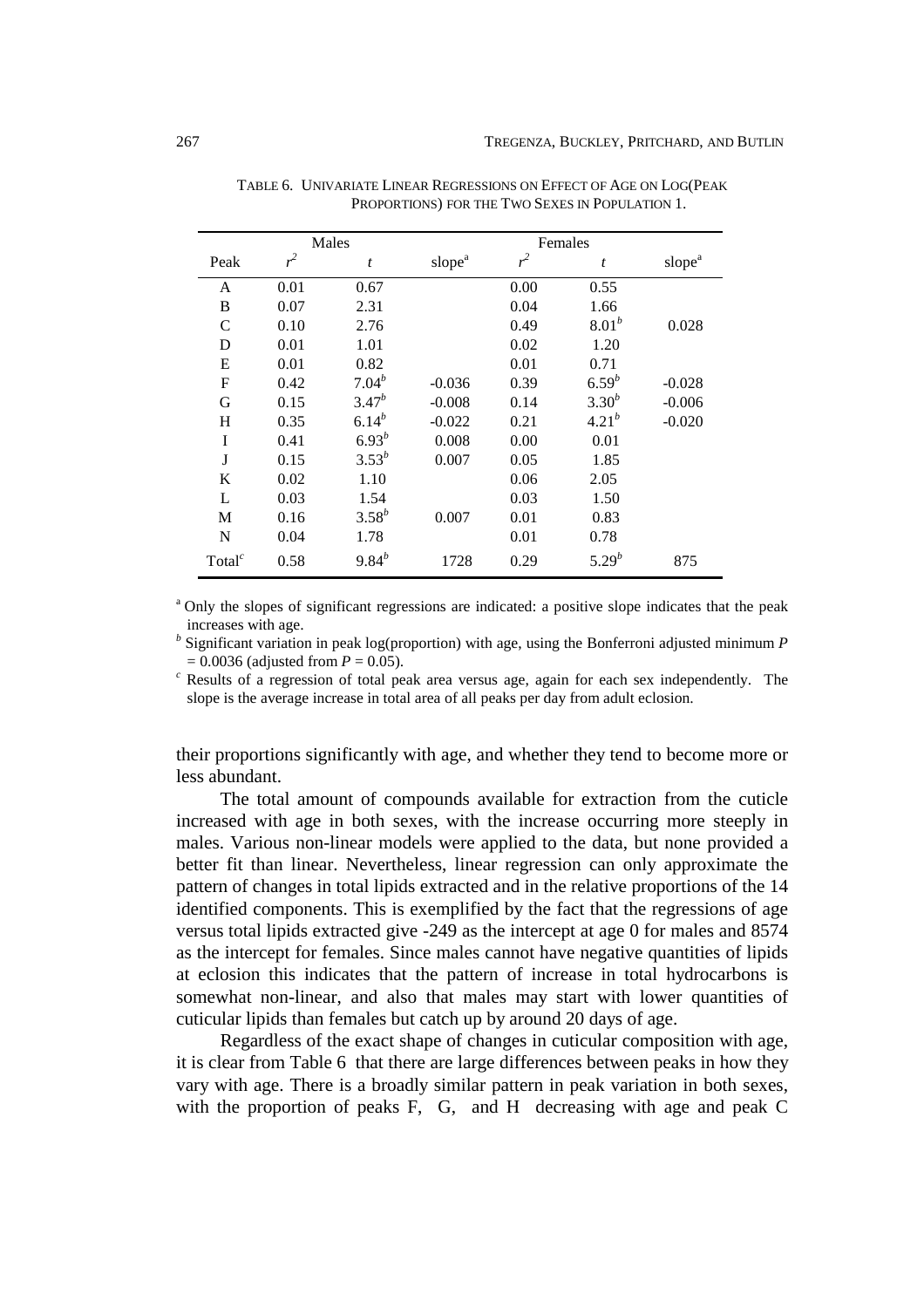increasing, albeit non-significantly in males. This general similarity between the sexes in the effect of age is borne out by the finding that adding age as a covariate to the MANOVA of sex versus peak log contrasts does not increase the *F* value for the difference between the sexes (MANOVA without age covariate,  $F_{13,127}$  = 11.44; with age covariate  $F_{13,126} = 11.38$ ). However, it is noteworthy that in males, the proportions of peaks I, J, and M increase significantly with age, whilst they do not do so in females. The pattern of variation in log(peak proportions) for 3 peaks is shown in Figures 2-4.

*Consistency of Age Effects Across Populations.* In order to investigate whether the changes in peak proportions with age seen in population 1 are repeated across other populations, we conducted regressions of peak log (proportions) against age for males and females separately in all populations. Figure 5 gives a summary of this analysis, showing the number of populations with significant regression slopes, either positive or negative for each peak. Significance is assessed at  $P < 0.05$  without Bonferroni adjustment since we are interested in the general pattern across populations. It is clear from this analysis that cuticular composition changes in broadly similar fashion across populations. Only one peak, G, increases with age in one population whilst decreasing in another. The remaining 67 significant increases or decreases are all in the same direction across populations and across sexes.

#### DISCUSSION

*Sex, Population and Cuticular Composition.* There are significant differences in cuticular composition in terms of the relative proportions of extracted lipids between males and females in all the populations studied, and between the populations themselves. Furthermore, significantly greater quantities of lipids are extracted from males despite their hind femurs being considerably smaller than those of females [84% as long and 84% as wide at the widest point  $(n = 832)$ ] (unpublished data)]. None of the extracted components is unique to either sex or to any particular population, but nearly all of the 14 peaks found in our chromatographs differ between the sexes in at least one population (Figure 2).

There are two classes of hypothesis likely to explain sexual dimorphism in cuticular composition and quantity of lipids, a) environmental selection or b) sexual selection. The former could drive dimorphism if the two sexes are exposed to different environmental conditions or have different life histories. For instance, females might tend to live lower down in the sward where it is more humid, and hence their cuticular composition may be adapted to lower desiccation stress. Sexual selection could drive differentiation either because the chemical composition of the cuticle is used as a contact pheromonal signal in sexual communication, or because the males' use of their hind femurs to pro-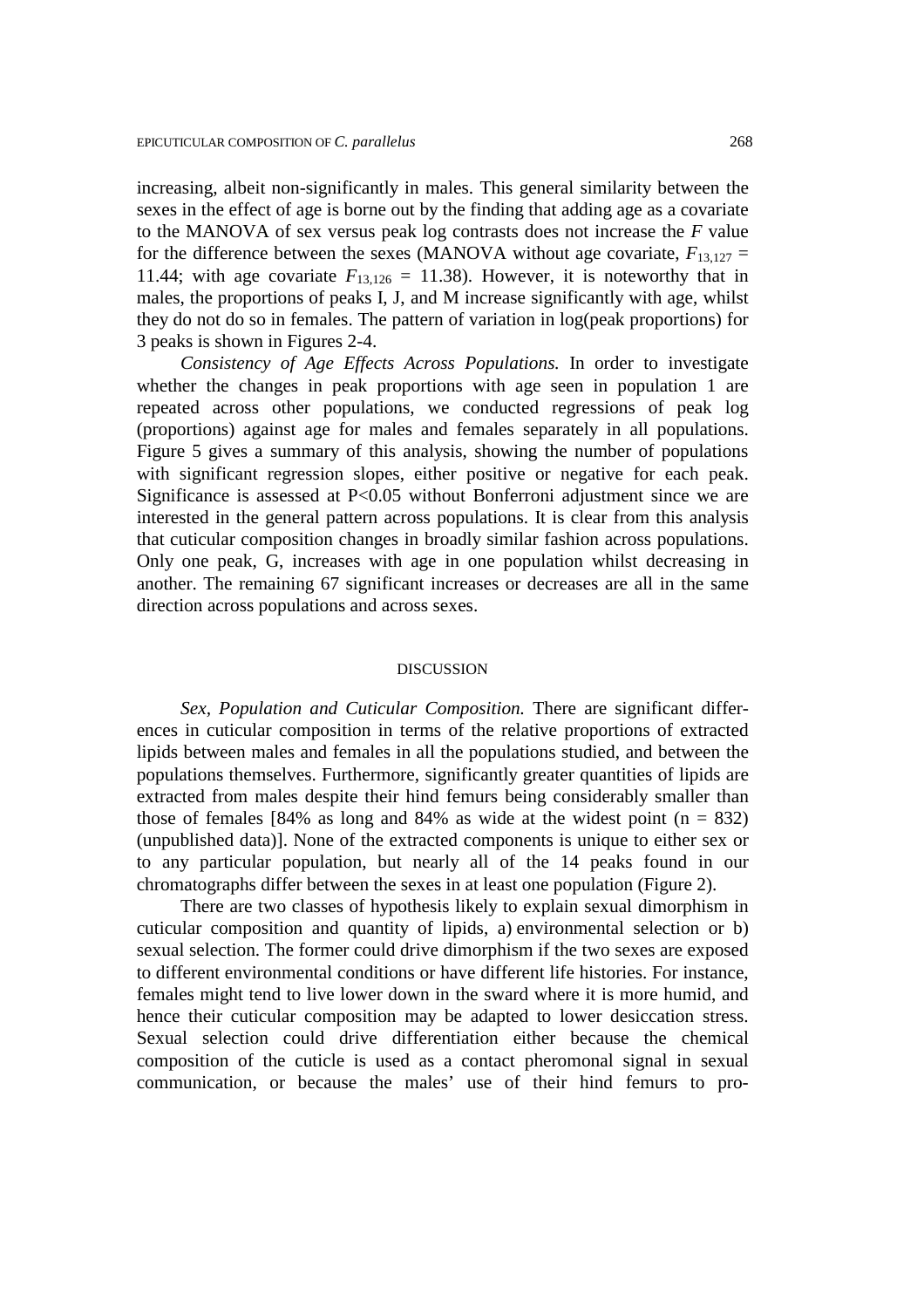

b) Males

FIG. 2. Changes in the log(proportion of peak F) with age in females (a) and males (b) from population 1. Both sexes show a significant decline in the proportion of this lipid. Regressions of total peak area versus age (not shown) reveal that even though the total amount of lipids extracted from the cuticle increases with age, the absolute value of peak F decreases with age: Males  $(r^2 =$ 0.07,  $F = 4.89$ ,  $P = 0.03$ , slope = -12.6), Females ( $r^2 = 0.13$ ,  $F = 9.80$ ,  $P = 0.003$ , slope = -9.8).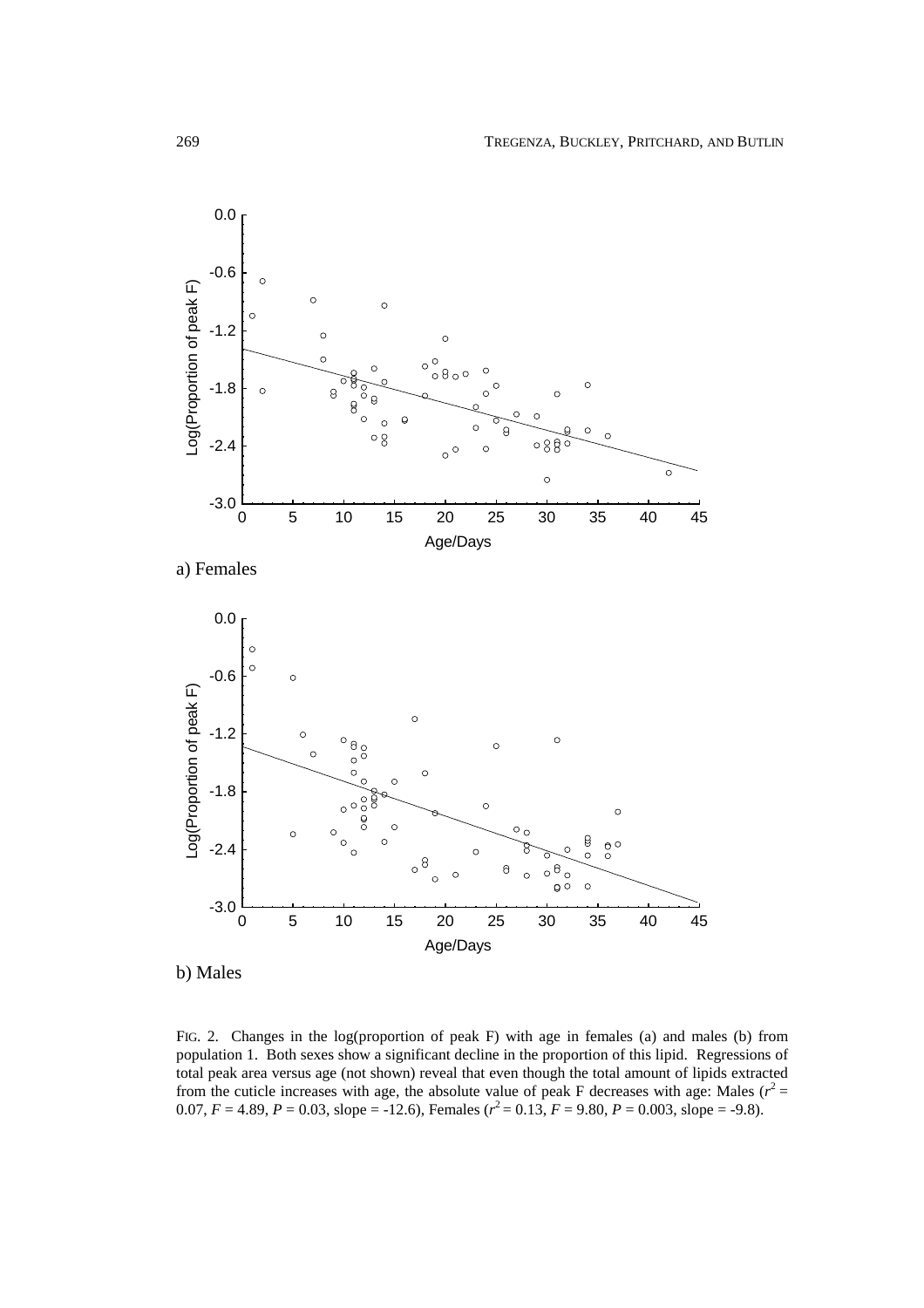



FIG. 3. Changes in the log(proportion of peak C) with age in females (a) and males (b) from population 1. Females significantly increase the proportion of this lipid in their cuticle with age, whilst males show less increase. The total amount of peak C in the cuticle (not shown) increases with age in both sexes: Males ( $r^2 = 0.49$ ,  $F = 66.1$ ,  $P < 0.001$ , slope = 285), Females ( $r^2 = 0.38$ , F  $= 41.9, P < 0.001,$  slope  $= 252$ ).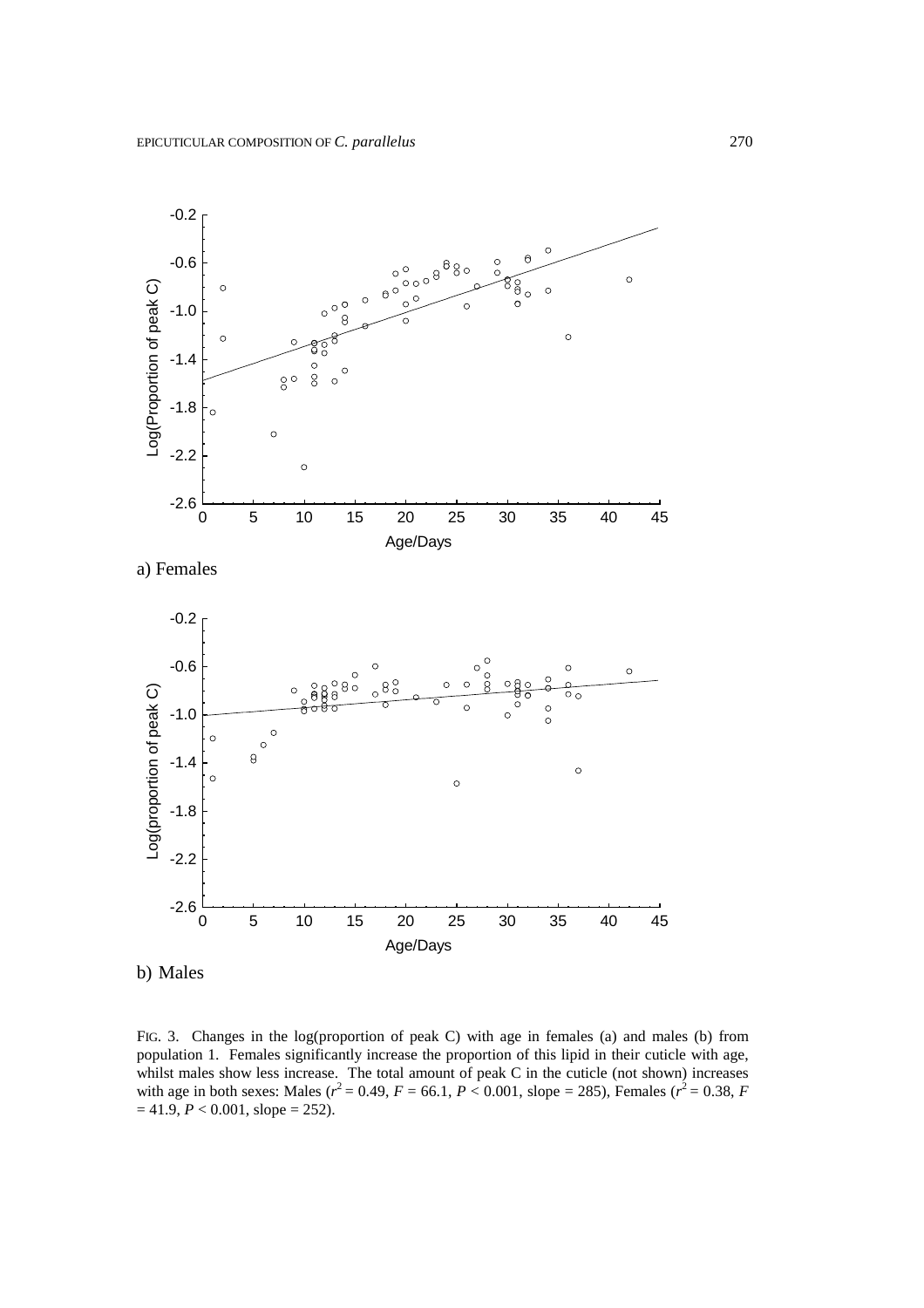



FIG. 4. Changes in the log(proportion of peak I) with age in females (a) and males (b) from population 1. Males significantly increase the proportion of this lipid in their cuticle with age, whilst females show no change. The total amount of peak I (not shown) increases with age in both sexes: Males ( $r^2 = 0.66$ ,  $F = 135$ ,  $P < 0.001$ , slope = 78), Females ( $r^2 = 0.13$ ,  $F = 10.2$ ,  $P < 0.001$ , slope  $= 32.9$ ).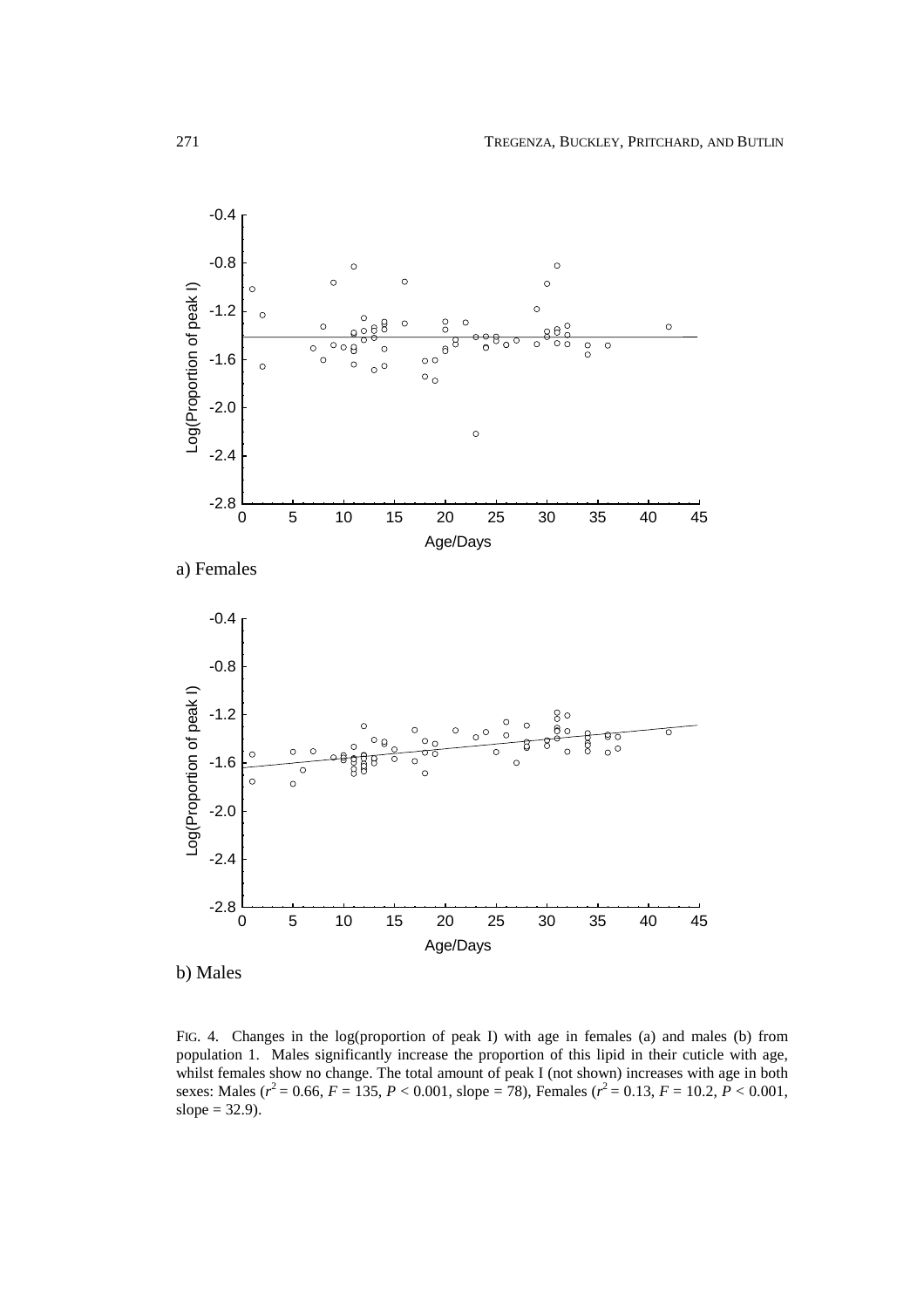

FIG. 5. Graph showing the number of significant regressions (at  $P < 0.05$ ) of peak log (proportion) versus age across the 5 populations studied. Positive values indicate a significant increase in the proportion of a peak, negative values a decrease. For example, the log (proportion) of peak A increases significantly with age in females in 3 populations and in males in 4 populations, and does not decline with age in any population.

duce song (by rubbing a row of pegs on the inside of the leg against the hind wings) may require that part of the cuticle to be particularly abrasion resistant. However, this latter suggestion is militated against by Neems and Butlin's (1995) finding that similar gas chromatography (GC) profiles are obtained from male legs and the rest of the body. In addition, selection may act either directly or indirectly on the cuticle. Little is known about the biosynthetic pathways which produce cuticular compounds and it is possible that selection for other aspects of phenotype could incidentally affect the composition of the cuticle.

We can attempt to distinguish between hypotheses a) and b), by comparing the pattern of sexual dimorphism between populations. The environmental selection hypothesis predicts that the same compounds will tend to differ between the sexes in populations living in broadly similar environments. This is because natural selection pressures imposed by similar environments will also be similar, so the same patterns of differences between the sexes are predicted. Alternatively, if dimorphism is the result of sexual selection on a signal trait, different compounds may be sexually dimorphic in different populations. This is because (subject to constraints) such signals may be to a large extent, arbitrary, allowing them freedom to evolve in differing directions in independent populations. Furthermore, sexually selected traits can potentially evolve very rapidly, both because of the potential for co-inheritance of preferences and traits and because the strength of sexual selection may vary in relation to population density (Kaneshiro 1989).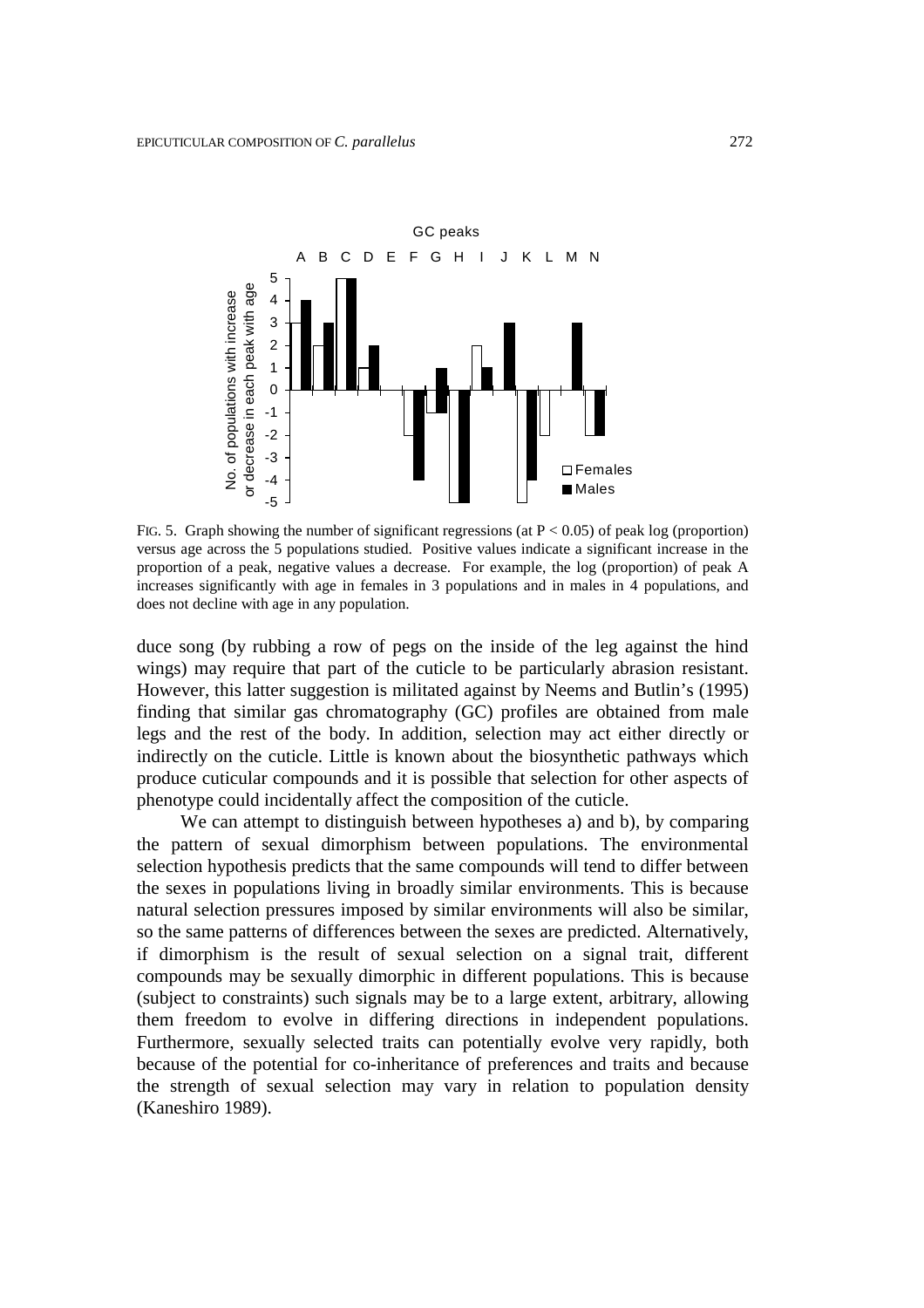Based on this reasoning, our results support the hypothesis that variation in cuticular composition is subject to sexual selection. There is considerable variation in the pattern of sex differences between populations living in similar environments. For instance, populations 1 and 2 are both from low altitude, rough grazing land in central France but have significantly different patterns of cuticular hydrocarbon dimorphism. High variation is also reflected both in the strong interaction between sex and population in the MANOVA and in the univariate tests of differences between the sexes in different peaks across populations.

A number of peaks stand out as being consistently different between the sexes. Using the discriminant function approach (Table 3), peak J is the most useful in distinguishing the genders in all populations except 2 and 3, in which peak J is the second most discriminating and peak G is the most discriminating. In an analysis using all populations together ('All' column in Table 3) G and J are the most discriminating by some margin. This pattern is confirmed by the univariate tests (Table 2), which show that J and G are the most consistently different between the sexes, J differing in all populations and G in all populations except 5. The consistency of sexual dimorphism in the lipids G and J is more convincing when one takes into account the extent of variation between populations (Table 5), which may tend to disrupt patterns of sexual differences.

If sexual selection were the only factor driving divergence between populations we might expect the same compounds to differ the most between populations and between sexes - which is not the case. It is possible that compounds which are not sexually dimorphic are used in sexual signalling, but for this to explain the lack of correlation in sexual and population differences would require that most or all of the compounds identified are used in sexual signalling. It is difficult to identify precisely which compounds are used in communication (Howard 1993), but it seems unlikely that so many different chemicals would be needed, given that most of them appear to be able to vary independent of the others. It seems likely that processes other than sexual selection, such as genetic drift, potentially accelerated by founder effects, have a role in causing divergence in cuticular composition between populations (Tregenza et al., submitted (a)).

*Age and Cuticular Composition.* It is clear from our analysis of the effect of age on cuticular composition that there are big differences between lipids in whether or not they change their representation in the cuticle as the insect ages (Table 6). In population 1 males, 6 out of the 14 peaks change significantly with age, in females, 4 peaks change significantly. Since we are investigating proportions, any increase in one lipid must be balanced by decreases in the representation of others. However, an analysis of total quantity of extracted lipid versus age reveals that both sexes significantly increase the total amounts of lipids in their cuticle as they age, with the increase almost twice as rapid in males.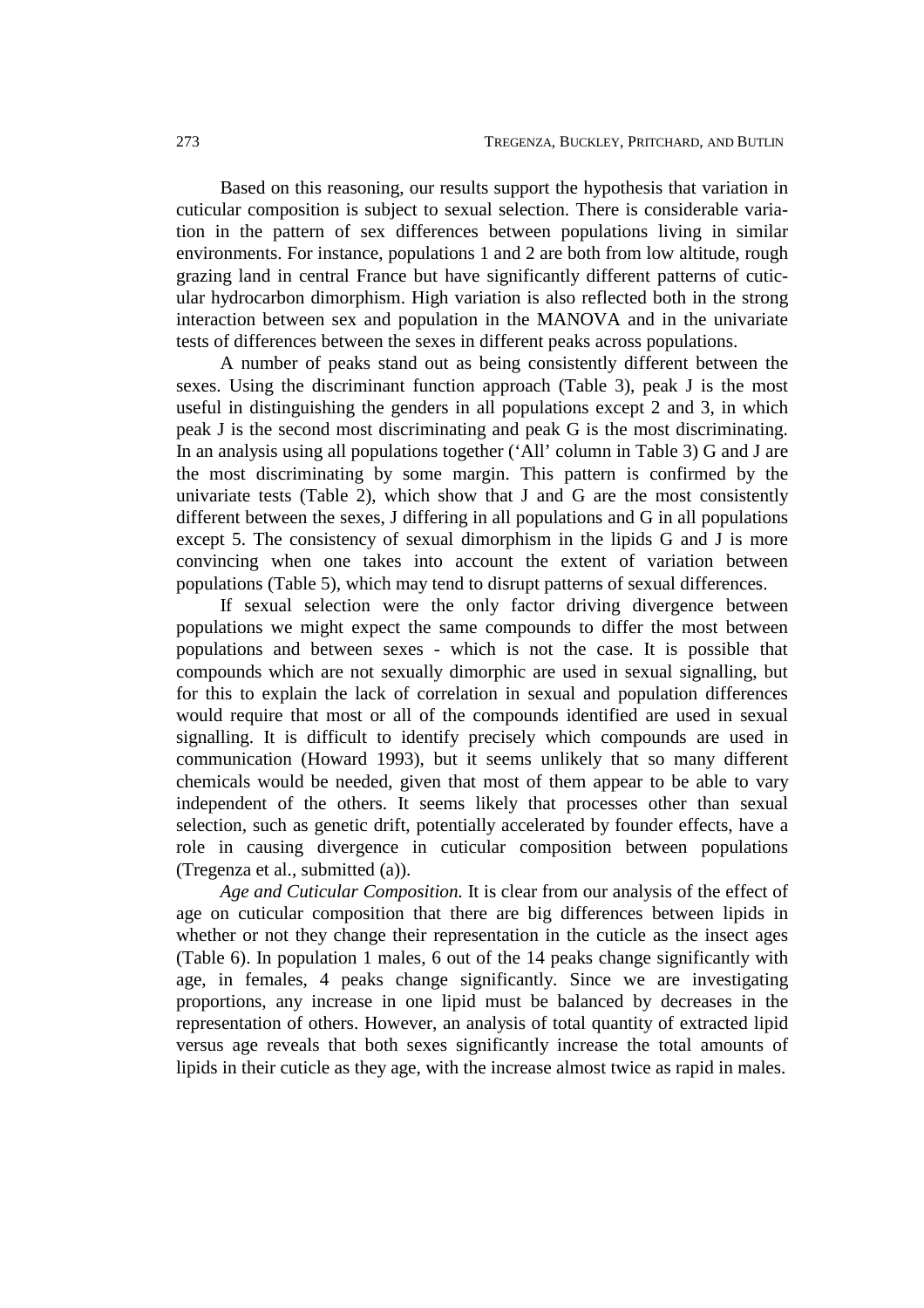Figures 1 to 3 show changes in the relative proportions with age of 3 different peaks, F, C and I. These figures illustrate the varying effects of age on different lipids. Peak F declines steadily in its proportional representation in the cuticle of both sexes. This is not simply the result of F remaining constant whilst other lipids increase their representation, since the overall quantity of F in the cuticle also decreases in both sexes. Peak C increases its proportional representation in both sexes (Figure 2), although it does so more rapidly in females than in males. In contrast, peak I increases significantly in males but shows no such increase in females. Such patterns are consistent with work by Gibbs et al. (1995) on the house fly, *Musca domestica*, showing that the melting point of lipids in the female cuticle decreased as the fly aged, whilst those in males showed no such change.

The majority of previous studies examining the effect of age on cuticular composition report that either short chain compounds or long chain compounds vary with age, rather than members of both classes. A distinction has been drawn between the two because short chain hydrocarbons (which typically have short GC retention times) are believed to be predominantly involved in chemical communication, whereas long chain hydrocarbons (which typically have long GC retention times) are believed to be predominantly involved in water retention (Toolson and Kuper-Simbron 1989). In a study of blowflies, *Calliphora vomitoria,* from 0-5 days old, Trabalon et al. (1992) found that younger individuals are characterised by the presence of cuticular hydrocarbons with chain lengths greater than 25 carbon atoms, whereas older individuals had more hydrocarbons of fewer than 25 carbon atoms. As mentioned previously, in the grasshopper *Schistocerca shoshone* mature individuals have higher proportions of long chain components than immatures (Chapman et al., 1995). Similarly, in the *Drosophila melanogaster* complex, immature adults of both sexes are characterised by long chain hydrocarbons (29-35 carbon atoms) which are replaced by short chain hydrocarbons (23-29 carbon atoms) as the individual matures. Simultaneously, the hydrocarbons become species specific and in certain species, sexually dimorphic (Wicker and Jallon, 1995). In *D. virilis* (Doi et al., 1996) and *Fannia pusio* (Muscidae) (Uebel et al., 1978) differences in age and sex are associated with differences in the presence/absence and blend of cuticular hydrocarbons. In *D. virilis*, Z-10-heneicosene, a male hydrocarbon absent at eclosion, appears first at 4 days post eclosion, and at 8 days accounts for more than half of all hydrocarbons. Z-11-pentacosene (a female sex pheromone eliciting male courtship) is present in similar amounts in both sexes at 4 days, but is three times more abundant in females at 8 days (Jackson and Bartlett, 1986).

Somewhat in contrast to these studies, our results show that both long- and short-chain compounds (determined according to their retention times, by analogy with other studies) vary with age (Figure 5). Although the general pattern across populations of *C. parallelus* is for the proportion of shorter chain com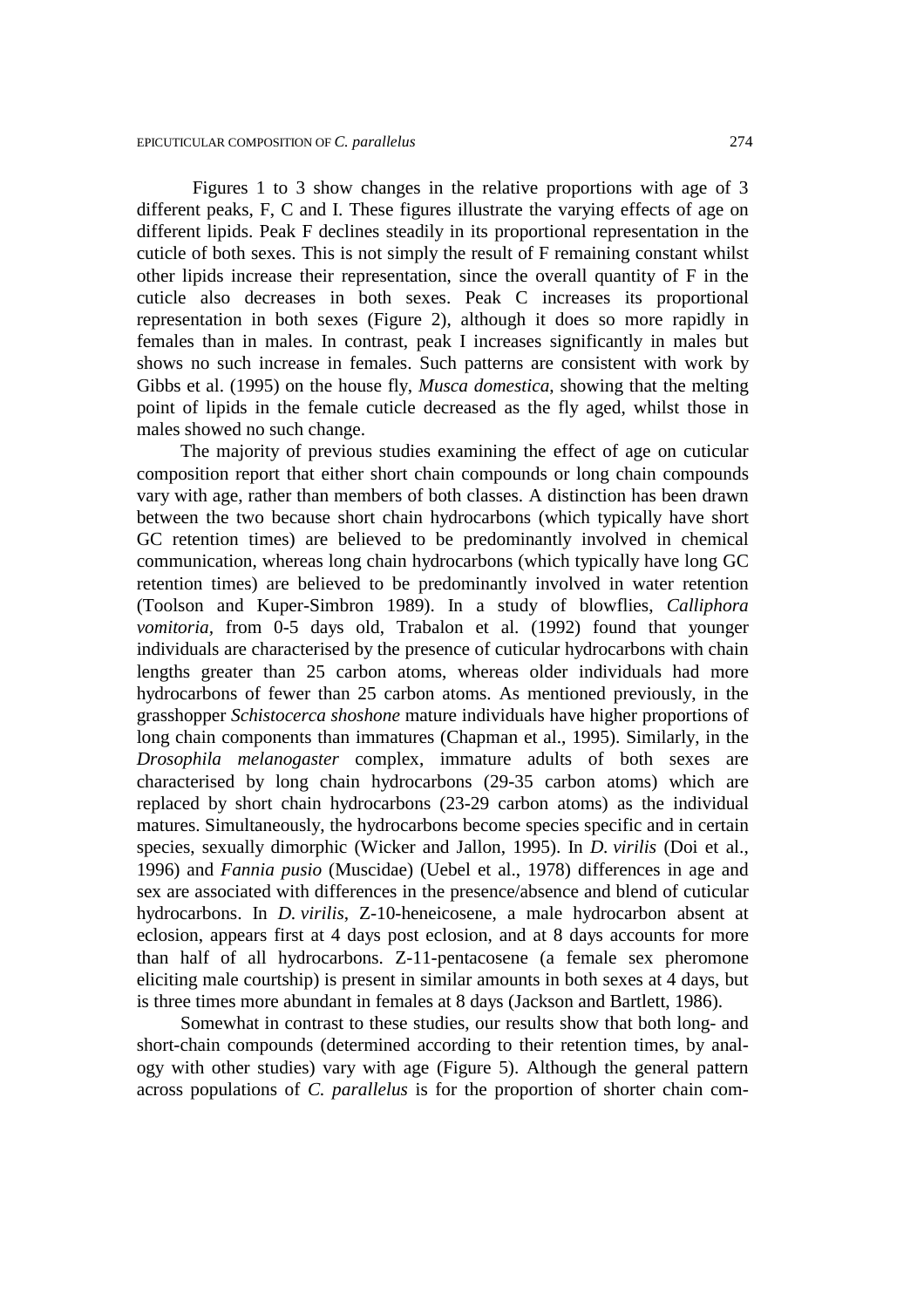pounds to increase with age, not all the longer chain compounds show a corresponding decrease. There has been little discussion in the literature of why different size classes of cuticular lipids may decrease or increase with age. In some species changes are associated with the onset of sexual maturity. However, this is clearly not the case in *C. parallelus* since the vast majority of our samples were post-sexual maturity. It seems more likely that changes represent differential accumulation of certain compounds, either through differences in the rate of synthesis of particular components or differences in their rate of loss from the cuticle.

In comparing the effects of age across populations, it is clear that there are broadly similar changes both across populations and across sexes. When there was a significant change in the representation of a particular peak with age, in all but one case (peak G), the log (proportion) of the peak either increased or decreased in members of both sexes in all populations. Some peaks, such as C and H vary with age in all populations, whilst the majority show significant variation in some populations but not others. Similarly, there is significant variation with age in some peaks, such as J, L and M in one sex, but not the other. These sex differences are strikingly consistent: 6 populations show increases in peaks J and M in males, whilst none show increases in females, suggesting that the compound(s) associated with this peak may have different roles in the two sexes. There do not appear to be any striking patterns in those lipids which are affected by age compared to those lipids which separate the sexes.

The magnitude of the changes in certain peaks with age indicates that it might be possible to use gas chromatography to estimate the age of grasshoppers caught in the field. However, it is not known whether there are interactions between environment and cuticular composition such as those found in *D. mojavensis* (Markow and Toolson, 1990) which might make accurate age determination difficult. It would be relatively straightforward to investigate ecophenotypic effects such as temperature in the laboratory, if there were a pressing need for a tool for ageing wild-caught individuals.

Our analyses only consider the relative abundance of lipids with different gas chromatograph retention times. This is a widely used and straightforward approach, but it is worth bearing in mind that there may be aspects of variation in chemical composition which may vary with age which are not revealed by this approach. For instance, in *Fannia pusio,* the cuticular hydrocarbons of both sexes are virtually identical at emergence (Uebel et al., 1978), but with age begin to differ in the position of double bonds in their unsaturated hydrocarbons. These types of changes may not manifest themselves as differences in GC retention times so we are likely to be observing only a portion of changes occurring in cuticular composition with age.

Overall, our results reveal striking variation in the proportional composition of cuticular lipids between both populations and sexes and as individuals age.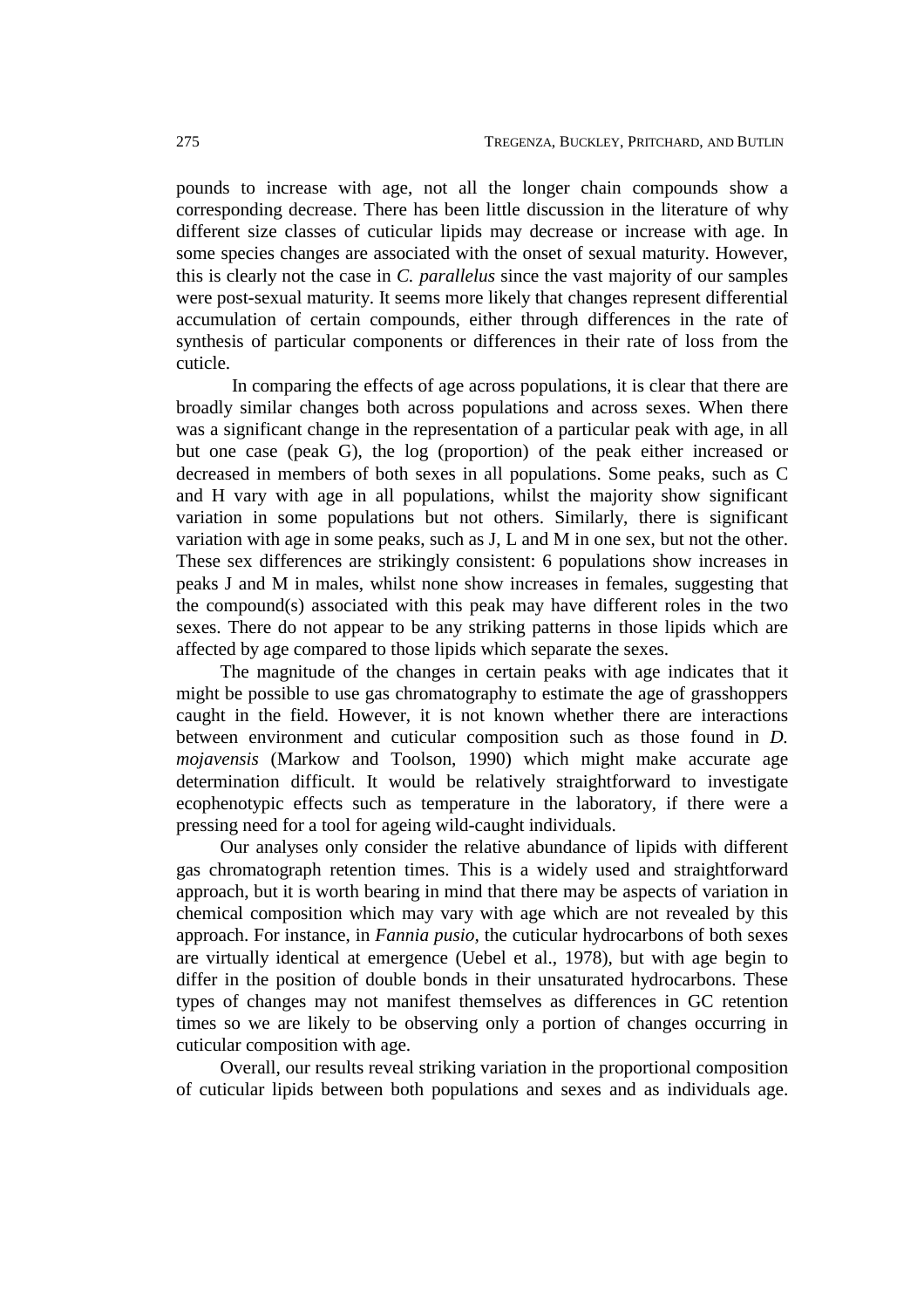This must be taken into account when investigating patterns of variation in cuticular composition. For instance, it would be possible to begin collecting grasshoppers for analysis across a transect in the Pyrenean hybrid zone at the beginning of the season and slowly move through the zone, collecting grasshoppers with progressively older average ages, which in itself might give the impression of a clinal change in cuticular composition.

*Acknowledgements* - We would like to thank Rachel Neems for assistance with the gas chromatography and two anonymous referees for comments on the manuscript.

#### REFERENCES

- AITCHISON, J. 1986. The Statistical Analysis of Compositional Data. Chapman and Hall, New York.
- BAKER, J.E., NELSON, D.R., and FATLAND, C.L. 1979a. Developmental changes in cuticular lipids of the black carpet beetles, *Attagenus megatoma*. Ins. Biochem. 9:335-359.
- BAKER, J.E., SUKKESTAD, D.R., NELSON, D.R., and FATLAND, C.L. 1979b. Cuticular lipids of larvae and adults of the cigarette beetle, *Lasioderma serricorne*. Ins. Biochem.  $9.603 - 611$
- BLOMQUIST, G.J., TILLMAN-WALL, J.A., GUO, L., QUILICI, D.R., PEIDE, G., and SCHAL, C. 1993. Hydrocarbon and hydrocarbon derived sex pheromones in insects: Biochemistry and endocrine regulation. pp. 317-351. in D.W. Stanley-Samuelson and D.R. Nelson, (eds.) Insect Lipids. University of Nebraska Press, Lincoln, Nebraska.
- BUCKNER, J.S. 1993. Cuticular polar lipids of insects. pp. 227-270. in D.W. Stanley-Samuelson and D.R. Nelson, (eds.) Insect Lipids. University of Nebraska Press, Lincoln, Nebraska.
- BUCKLEY, S.H. 1998. Cuticular hydrocarbons and the *Chorthippus parallelus* hybrid zone. Ph.D. diss. University of Leeds, Leeds.
- BUCKLEY, S.H., TREGENZA, T., and BUTLIN, R.K. 1997. Speciation and signal trait genetics. Trends Ecol. Evol. 12:299-301.
- BUTLIN, R.K. 1998. What do hybrid zones in general, and the *Chorthippus parallelus* zone in particular, tell us about speciation? pp. 367-378, in D.J. Howard and S. Berlocher (eds.) Endless forms: Species and Speciation. Oxford University Press, New York.
- BUTLIN, R.K., and HEWITT, G.M. 1985a. A hybrid zone between *Chorthippus parallelus parallelus* and *Chorthippus parallelus erythropus* (Orthoptera: Acrididae): morphological and electrophoretic characters. Biol. J. Linn. Soc. 26:269-285.
- BUTLIN, R.K., and HEWITT, G.M. 1985b. A hybrid zone between *Chorthippus parallelus parallelus* and *Chorthippus parallelus erythropus* (Orthoptera: Acrididae): behavioural characters. Biol. J. Linn. Soc.26: 287-299.
- BUTLIN, R.K., and TREGENZA, T. 1998. Levels of genetic polymorphism: marker loci versus quantitative traits. Phil. Trans. Roy. Soc. Lond. B 353:1-12.
- CHAPMAN, R.F., ESPELIE K.E., and SWORD, G.A. 1995. Use of cuticular lipids in grasshopper taxonomy: A study of variation in *Schistocerca shoshone* (Thomas). Biochem. System. Ecol. 23:383-395.
- COOPER, S.J.B., IBRAHIM, K.M., and HEWITT, G.M. 1995. Postglacial expansion and genome subdivision in the European grasshopper *Chorthippus parallelus*. Mol. Ecol. 4:49- 60.
- DE RENOBALES, M., and BLOMQUIST, G.J. 1983. A developmental study of the composition and biosynthesis of the cuticular hydrocarbons of *Trichoplusia ni* (Lepidoptera: Noctuidae). Ins. Biochem. 13:493-502.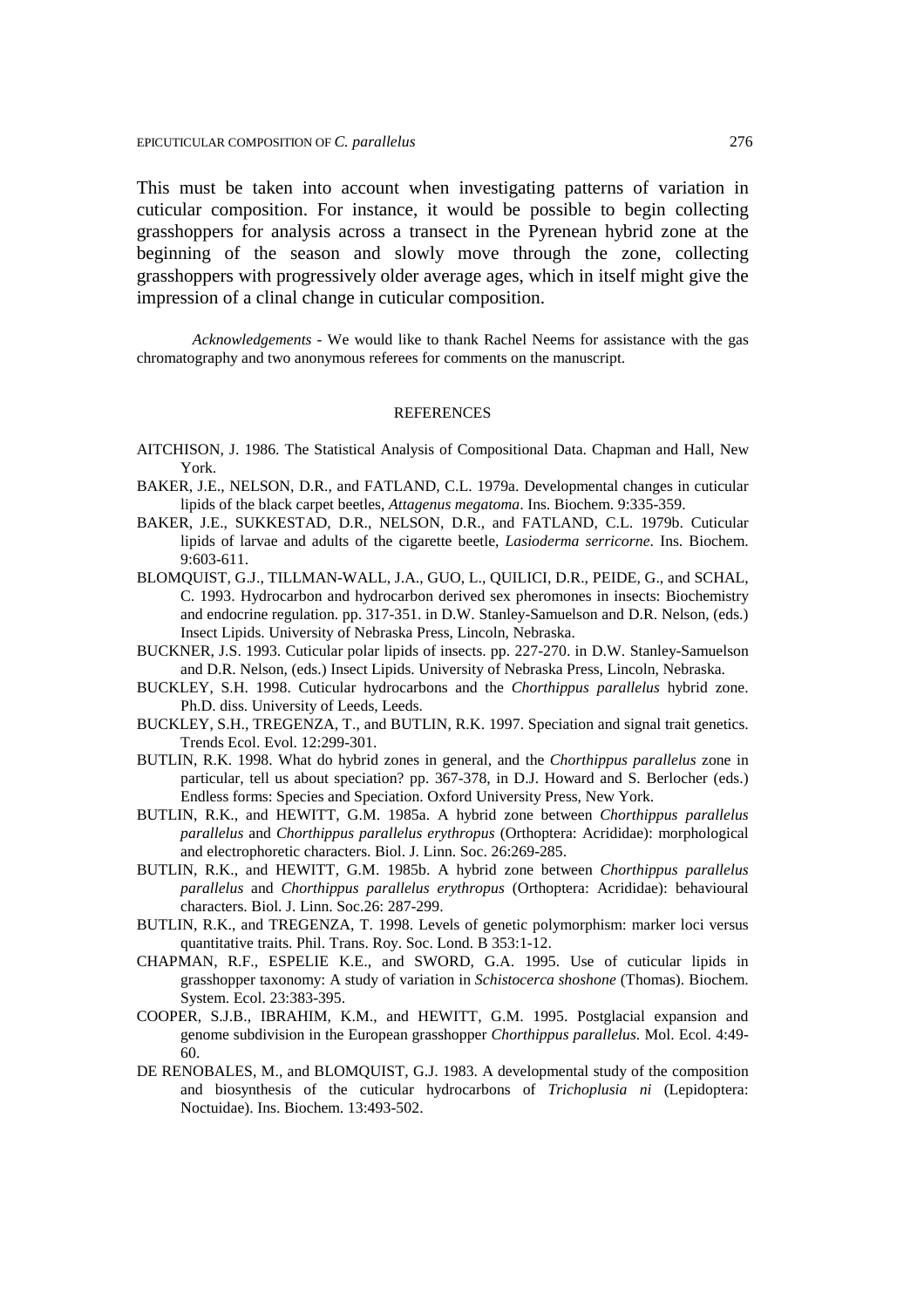- DOI, M., TOMARU, M., MATSUBAYASHI, H., YAMANOI, K., and OGUMA, Y. 1996. Genetic analysis of *Drosophila virilis* sex pheromone: Genetic mapping of the locus producing Z-(11)-pentacosene. Gen. Res. 68:17-21
- FERVEUR, J-F., COBB, M., BOUKELLA, H., and JALLON, J-M. 1996. World-wide variation in *Drosophila melanogaster* sex pheromone: behavioural effects, genetic bases and potential evolutionary consequences. Genetica 97:73-80.
- GIBBS, A. KUENZLI, M. and BLOMQUIST, G.J. 1995. Sex- and age-related changes in the biophysical properties of cuticular lipids of the housefly, *Musca domestica.* Arch. Ins. Biochem. Physiol. 29:87-97.
- GOLDEN, K.L., MEINKE, L.J., and STANLEY-SAMUELSON, D.W. 1992. Cuticular hydrocarbon discrimination of *Diabrotica* (Coleoptera: Chrysomelidae) sibling species. Ann. Ent. Soc. of Am. 85:561-570.
- GOODRICH, B.S. 1972. Cuticular lipids of adult and puparia of the Australian sheep blowfly *Lucilia cuprina* (Wiedemann) J. Lip. Res. 11:1-6.
- GRUNSHAW, J.P., GUERMOUCHE, H., GUERMOUCHE, S., JAGO, N.D., JULLIEN, R., KNOWLES, E., and PEREZ, F. 1990. Chemical taxonomic studies of cuticular hydrocarbons in locusts of the *Schistocerca americana* complex (Acrididae: Cyrtacanthacridinae): chemical relationships between new world and old world species. J. Chem. Ecol. 16:2835-2858.
- HOWARD, R.W. 1993. Cuticular hydrocarbons and chemical communication. pp. 179-226. in D.W. Stanley-Samuelson and D.R. Nelson, (eds.) Insect Lipids. University of Nebraska Press, Lincoln, Nebraska.
- JACKSON, L.L., and BARTELT, R.J. 1986. Cuticular hydrocarbons of *Drosophila virilis* comparison by age and sex. Ins. Biochem. 16:433-39.
- KANESHIRO, K.Y. 1989. The dynamics of sexual selection and founder effects in species formation. pp. 279-296 in L.V. Giddings, K.Y. Kaneshiro, and W.W. Anderson (eds) Genetics of speciation and the founder principle. Oxford University Press, Oxford.
- KELLY-STEBBINS, A.F., and HEWITT, G.M. 1972. The laboratory breeding of British Gomphocerine grasshoppers (Orthoptera: Acrididae). *Acrida* 1:233-245.
- LUNT, D.H., IBRAHIM, K.M., and HEWITT, G.M. 1998. mtDNA phylogeography and postglacial patterns of subdivision in the meadow grasshopper *Chorthippus parallelus.* Heredity 80:633-641.
- MARKOW, T.A., and TOOLSON, E.C. 1990. Temperature effects on epicuticular hydrocarbons and sexual isolation in *Drosophila mojavensis*. pp. 315-331 in J.S.F. Barker, W.T. Starmer and R.J. McIntyre (eds.) Ecological and Evolutionary Genetics of *Drosophila*. Plenum Press, New York.
- NEEMS, R.M., and BUTLIN, R.K. 1994. Variation in cuticular hydrocarbons across a hybrid zone in the grasshopper *Chorthippus parallelus*. Proc. Roy. Soc. Lond. B 257:135-140.
- NEEMS, R.M., and BUTLIN, R.K. 1995. Divergence in cuticular hydrocarbons between subspecies of the meadow grasshopper *Chorthippus parallelus.* Biol. J. Linn. Soc. 54:139- 149.
- RITCHIE, M.G. 1990. Are differences in song responsible for assortative mating between subspecies of the grasshopper *Chorthippus parallelus* (Orthoptera: Acrididae)? Anim. Behav. 39:685-691.
- TABACHNICK, B.G., and FIDELL, L.S. 1989. Using multivariate statistics. Second Edition. Harper and Row, New York.
- TOOLSON, E.C., and KUPER-SIMBRON, R. 1989. Laboratory evolution of epicuticular hydrocarbon composition and cuticular permeability in *Drosophila pseudoobscura*: effects on sexual dimorphism and thermal-acclimation ability. Evolution 43:468-473.
- TRABALON, M., CAMPAN, M., CLEMENT, J.L., LANGE, C., and MIQUEL, M.T. 1992. Cuticular hydrocarbons of *Calliphora vomitoria* (Diptera)-relation to age and sex. Gen.